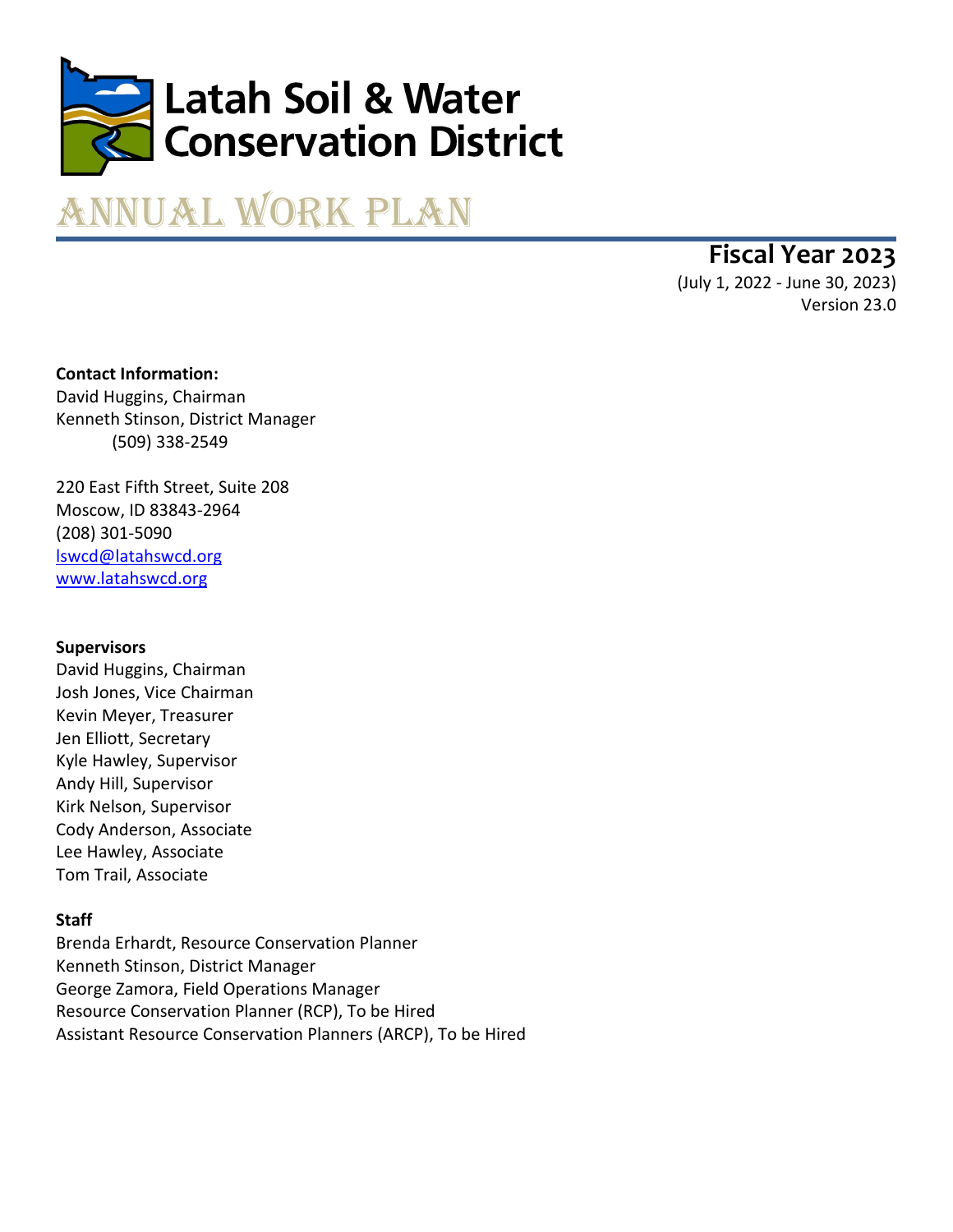## **Mission Statement**

Lead local efforts to promote the stewardship of natural resources through the development of comprehensive plans and the implementation of strategies for economic and ecological sustainability, on behalf of our citizens, through the coordination of leadership, information and funding.

#### **Goals**

Local Governance - Lead and support landowner, land user, local community, and government agency efforts to collectively identify natural resource issues of concern, review alternative solutions to address these issues, and undertake local efforts to resolve priority issues using voluntary mechanisms.

District Capacity - Develop and maintain the political and organizational capacity to fully exercise Latah Soil and Water Conservation District's rights and responsibilities.

Community Outreach - Promote efforts to enhance local community understanding of ecological systems, the social systems directly dependent upon these natural systems, and the political and organizational systems developed for management of natural resources within Latah County.

Comprehensive Planning - Promote individual, local, regional, state, tribal and national planning efforts that recognize, and manage for, the interconnected elements of natural systems and seek sustainable management approaches for the natural resources within the Latah SWCD while providing for the long-term natural resource conservation objectives of landowners and land users, strengthening the long-term health of local economies and protecting the long-term public interest of the community.

Coordinated Implementation - Lead the voluntary implementation of conservation efforts that seek to simultaneously protect and enhance the long-term productivity of the Latah SWCD's natural resource base while providing for the long-term natural resource conservation objectives of landowners and land users, protecting the established rights of individual landowners and land users, strengthening the long-term health of local economies, and protecting the long-term public interest of the community.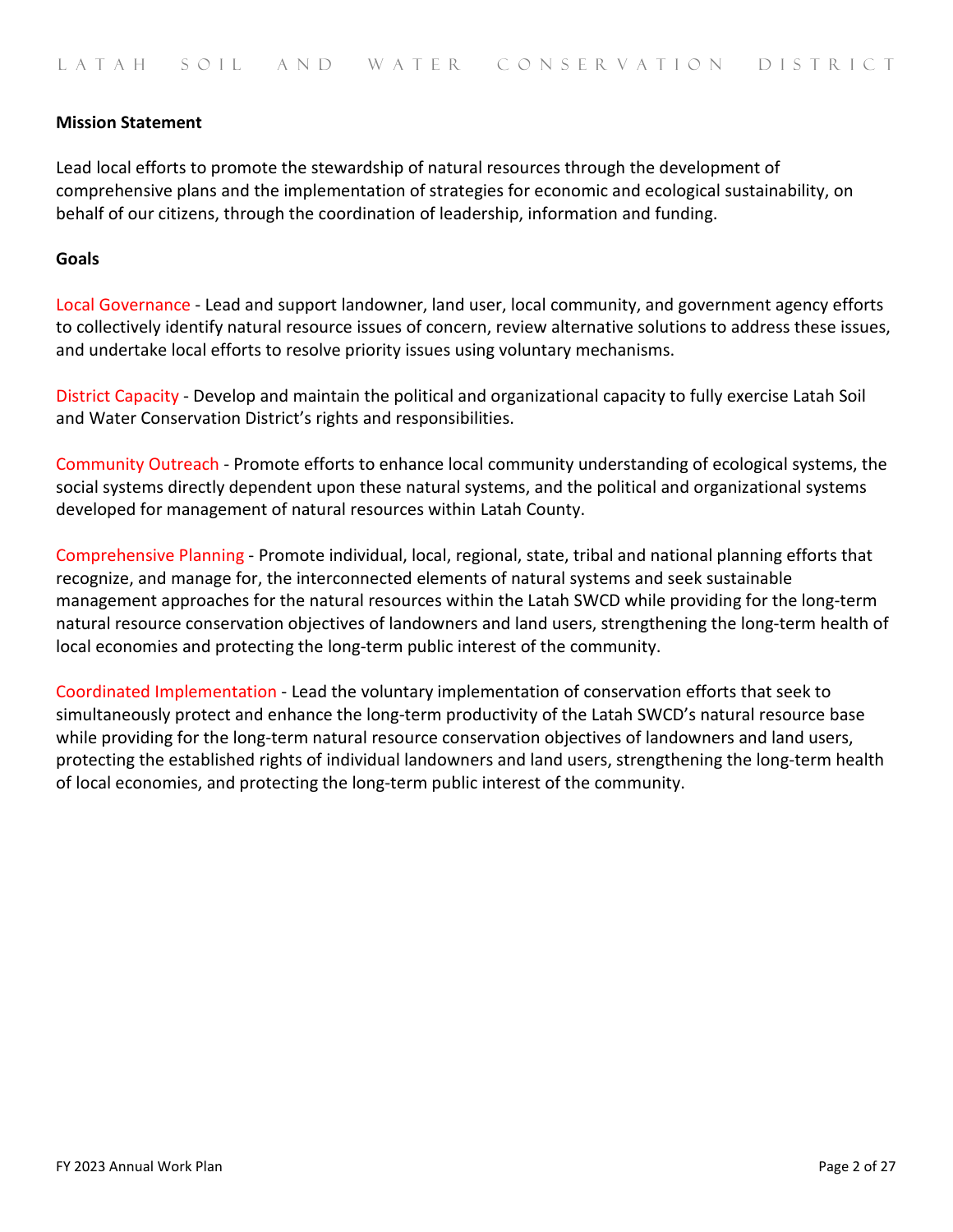## **Overview of Annual Work Plan**

The Annual Work Plan delineates current Latah Soil and Water Conservation District (Latah SWCD) priorities as derived from the Latah SWCD's Five-Year Resource Conservation Plan. The Annual Work Plan is comprehensive *only with regard to specific tasks to be completed during the current fiscal year (FY)*. Annual tasks listed in this plan are proposed for completion with existing financial and technical resources. Where applicable, tasks are assigned a lead district supervisor. District staff members responsible for implementing each task are also identified, with the lead staff member listed first. For example, if Huggins is the lead supervisor and Erhardt is the lead staff with support from Zamora, it will appear as (Huggins/Erhardt, Zamora). In FY23, policy leadership is assigned to the Board, as a whole, until newer board members become more familiar with their individual roles on the Board of Supervisors.

The companion Five-Year Resource Conservation Plan was developed to serve as a comprehensive document. It thoroughly identifies Latah SWCD objectives and strategies as they pertain to each of the five Latah SWCD goals. The Five-Year Plan includes a complete list of tasks that Latah SWCD could accomplish over the next five years should adequate technical and financial resources become available. Furthermore, it provides overviews of the Latah SWCD (history, law, structure and financing), Latah County (area, watersheds, land use, transportation and infrastructure, demographics, and economics), natural resources within Latah County, and interagency collaboration.

Each task within the Five-Year Resource Conservation Plan and the Annual Work Plan begins with a specific "action word" described as follows:

| Coordinate:     | Coordination implies an active leadership role for the design, development and<br>implementation of a given task.                                                                                                                        |  |
|-----------------|------------------------------------------------------------------------------------------------------------------------------------------------------------------------------------------------------------------------------------------|--|
| Participate:    | Participation implies that another entity or individual assumes the lead coordination<br>role and the Latah SWCD serves in an active advisory or supporting role.                                                                        |  |
| Facilitate:     | Facilitation assumes a temporary leadership role with primary roles eventually assumed<br>by other parties. The facilitation role of the Latah SWCD is to link interested individuals<br>with existing agencies and community resources. |  |
| <b>Review:</b>  | Reviews include the identification and summation of resource conservation concerns<br>within Latah County and an outline of the Latah SWCD's potential future role.                                                                      |  |
| <b>Monitor:</b> | Monitoring implies a passive role that simply keeps the Latah SWCD alert to resource<br>conservation issues that may affect Latah County.                                                                                                |  |
| Inform:         | Inform refers to the dissemination of readily available resource conservation<br>information.                                                                                                                                            |  |
| Sponsor:        | Sponsorship implies financial contributions in the form of membership dues or<br>project/event donations.                                                                                                                                |  |
| Endorse:        | Endorsement implies explicit support for individual conservation strategies developed<br>by other agencies and organizations. The Latah SWCD does not have an active role<br>within the proposed strategy.                               |  |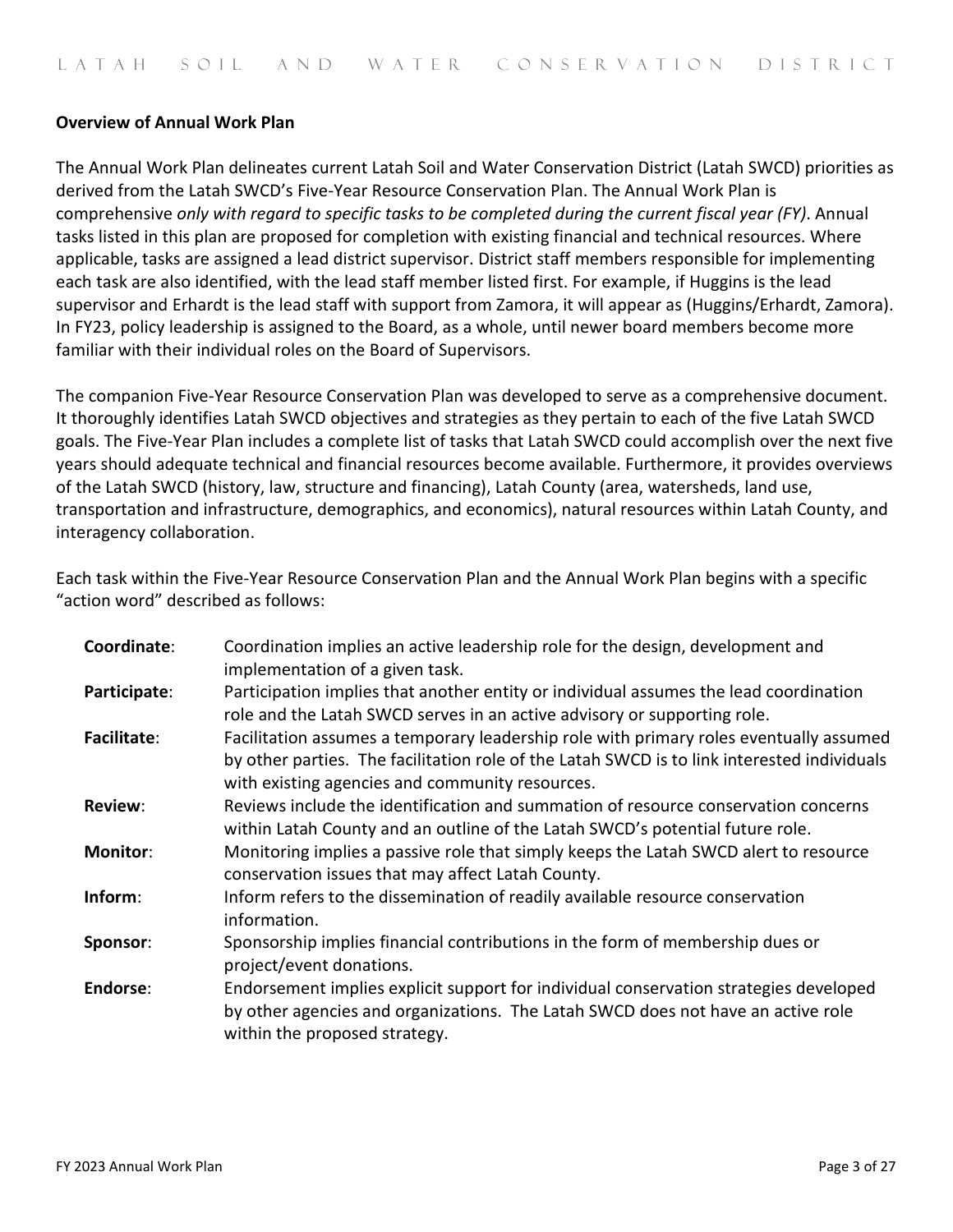## **Organization of Annual Work Plan**

The Annual Work Plan is divided into five separate work plans which correspond to the five Latah SWCD Goals:

Local Governance District Capacity Community Outreach Comprehensive Planning Coordinated Implementation

Within each of the five work plans, tasks are grouped into categories. The Coordinated Implementation Work Plan is subdivided according to eight categories know as Resources of Community Concern (ROCCs). These include:

Agricultural Lands Fisheries Forest Lands Public Health Range and Pasture Lands Special Status Species Threatened Ecosystems Wildlife

*Note: Water quality resource concerns are addressed throughout the above-listed resource concerns.*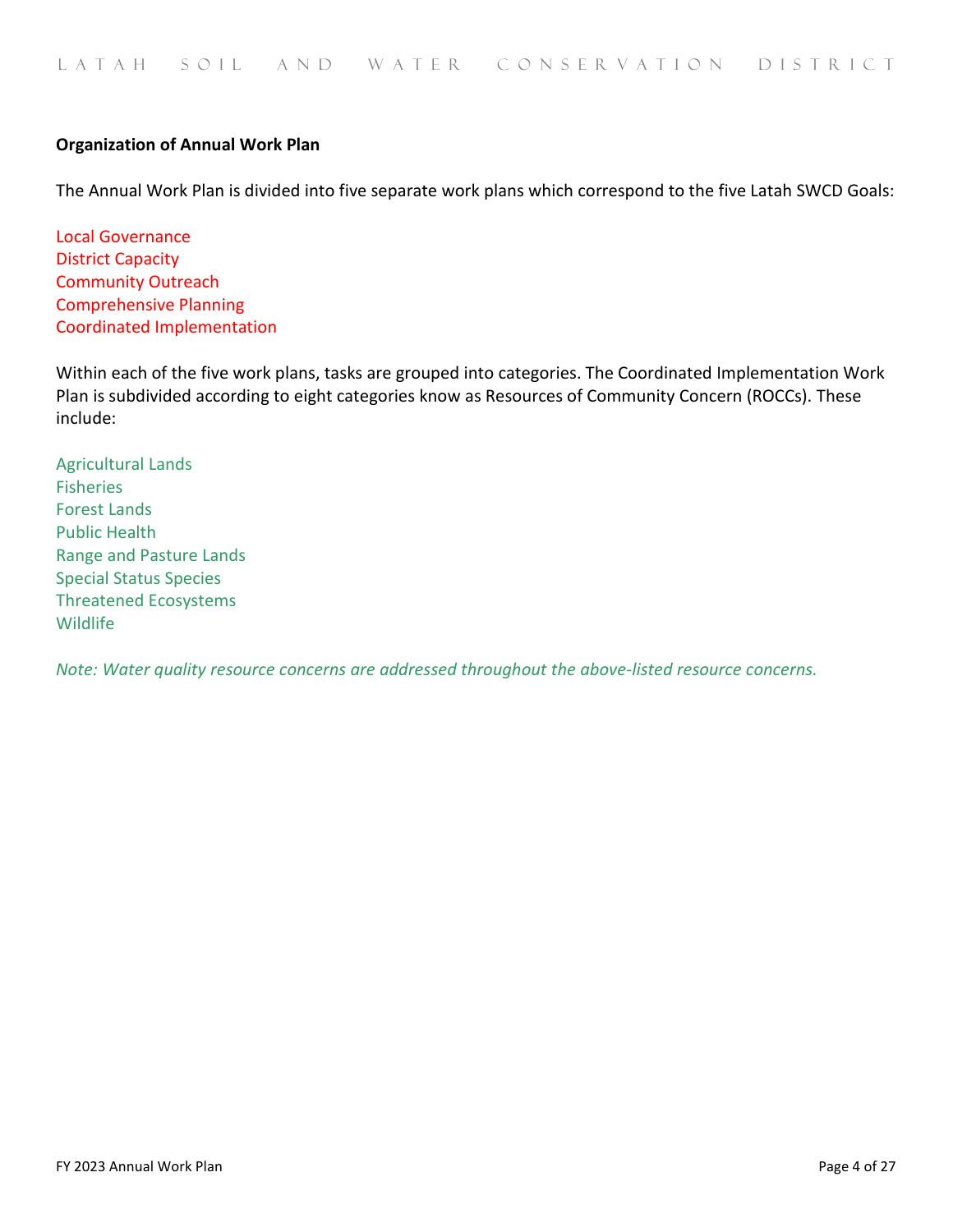## Local Governance Work Plan

**Goal:** Lead and support landowner, land user, local community, and government agency efforts to collectively identify natural resource issues of concern, review alternative solutions to address these issues, and undertake local efforts to resolve priority issues using voluntary mechanisms.

The local governance work plan is categorized according to:

1) Latah SWCD Governance

2) Local Governance

# **Latah SWCD Governance Tasks**

- 1. Coordinate directly with federal, tribal, state and local agencies to develop and/or revise conservation policies and management practices to improve the Latah SWCD's ability to fulfill the conservation goals, objectives, strategies, and tasks as outlined in the Resource Conservation Plan. (All staff)
- 2. Coordinate directly with other elected officials to address common natural resource management concerns. (Board/Stinson)
- 3. Coordinate with the signatories of the Mutual Agreement and the Cooperative Working Agreement to make necessary revisions to the agreements, as needed. (Board/Stinson)
- 4. Coordinate Latah conservation breakfast meetings with the Latah Board of County Commissioners and Idaho State Legislators. (Stinson)
- 5. Participate with the Idaho Association of Soil Conservation District/Division II collaborative efforts within North Central Idaho (Clearwater, Idaho, Latah, Lewis and Nez Perce conservation districts). (Board/Stinson)
- 6. Coordinate monthly Latah SWCD Board meetings so that they are easily accessible to the public. (Stinson)
- 7. Participate in the Idaho Association of Soil Conservation Districts' annual conference. (Board)
- 8. Participate with other conservation district boards and staff with developing policy, management and technical capacity, as requested. (Board/All staff)

#### **Local Governance Tasks**

- 1. Participate in public forums on topics of local interest. (Board/All staff)
- 2. Participate in the annual Palouse Basin Water Summit. (Stinson)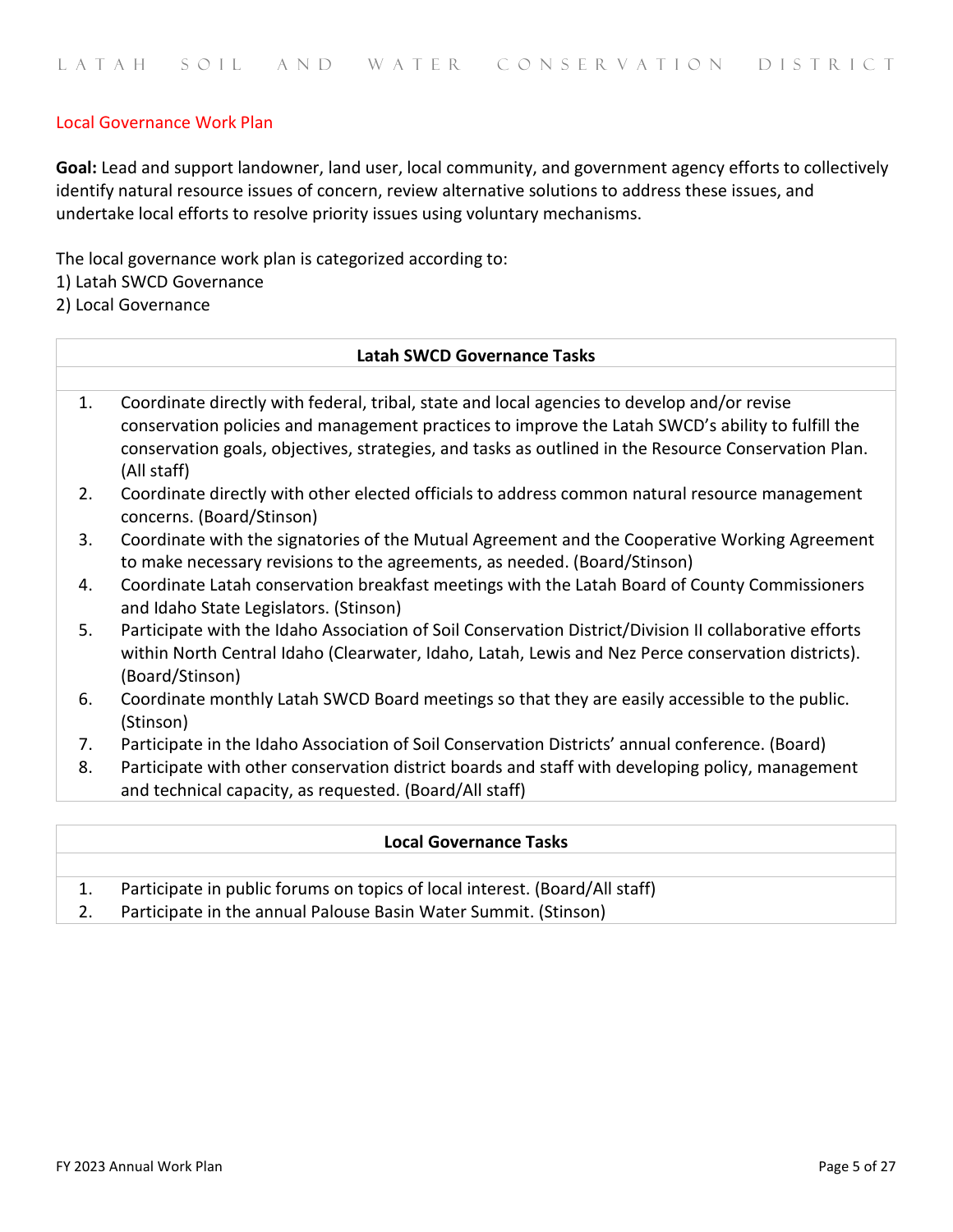# District Capacity Work Plan

**Goal:** Develop and maintain the political and organizational capacity to fully exercise Latah SWCD rights and responsibilities.

The district capacity work plan is categorized according to:

- 1) Board Leadership
- 2) Professional Staffing
- 3) Organizational Infrastructure

## **Board Leadership Tasks**

- 1. Coordinate Latah SWCD elections in concert with Latah County's general election. (Stinson)
- 2. Coordinate the recruitment of interested landowners and agricultural operators that might have an interest in serving as supervisors or associate supervisors. (Board)
- 3. Participate in local, regional, state, tribal and federal intergovernmental processes that address issues relevant to the Latah SWCD's mission, goals and objectives. (Board/Stinson)
- 4. Participate in the Idaho Association of Soil Conservation Districts (IASCD). (Board)
- 5. Sponsor the National Association of Conservation Districts (NACD). (Board)
- 6. Participate in district capacity training for district supervisors. (Board/Stinson)

## **Professional Staffing Tasks**

- 1. Coordinate and maintain a salary schedule and employee benefits package comparable to peer positions within state and federal agencies. (Board/Stinson)
- 2. Coordinate staff training. (Stinson, All staff)
- 3. Coordinate technical and management assistance to other conservation districts, as requested. (Stinson, All staff)
- 4. Maintain membership in the Idaho District Employees Association (IDEA). (Board)

#### **Organizational Infrastructure Tasks**

- 1. Coordinate a central Latah SWCD filing system. This filing system will include historical and current information. (Stinson)
- 2. Coordinate the development and maintenance of a computer network; update computer software and hardware necessary for the effective delivery of Latah SWCD programs. (Zamora, Stinson)
- 3. Coordinate the development of a district geographic information systems (GIS) database and perform technical data analyses. (Zamora)
- 4. Coordinate field monitoring programs to collect and analyze resource information through a variety of protocols and changing technologies. (All staff)
- 5. Coordinate a professional accounting system to manage Latah SWCD funds in accordance with standard accounting policies while maintaining the security of the personnel and program participant's sensitive information. (Stinson)
- 6. Coordinate annual indirect rate negotiations with the US Department of Interior. (Stinson)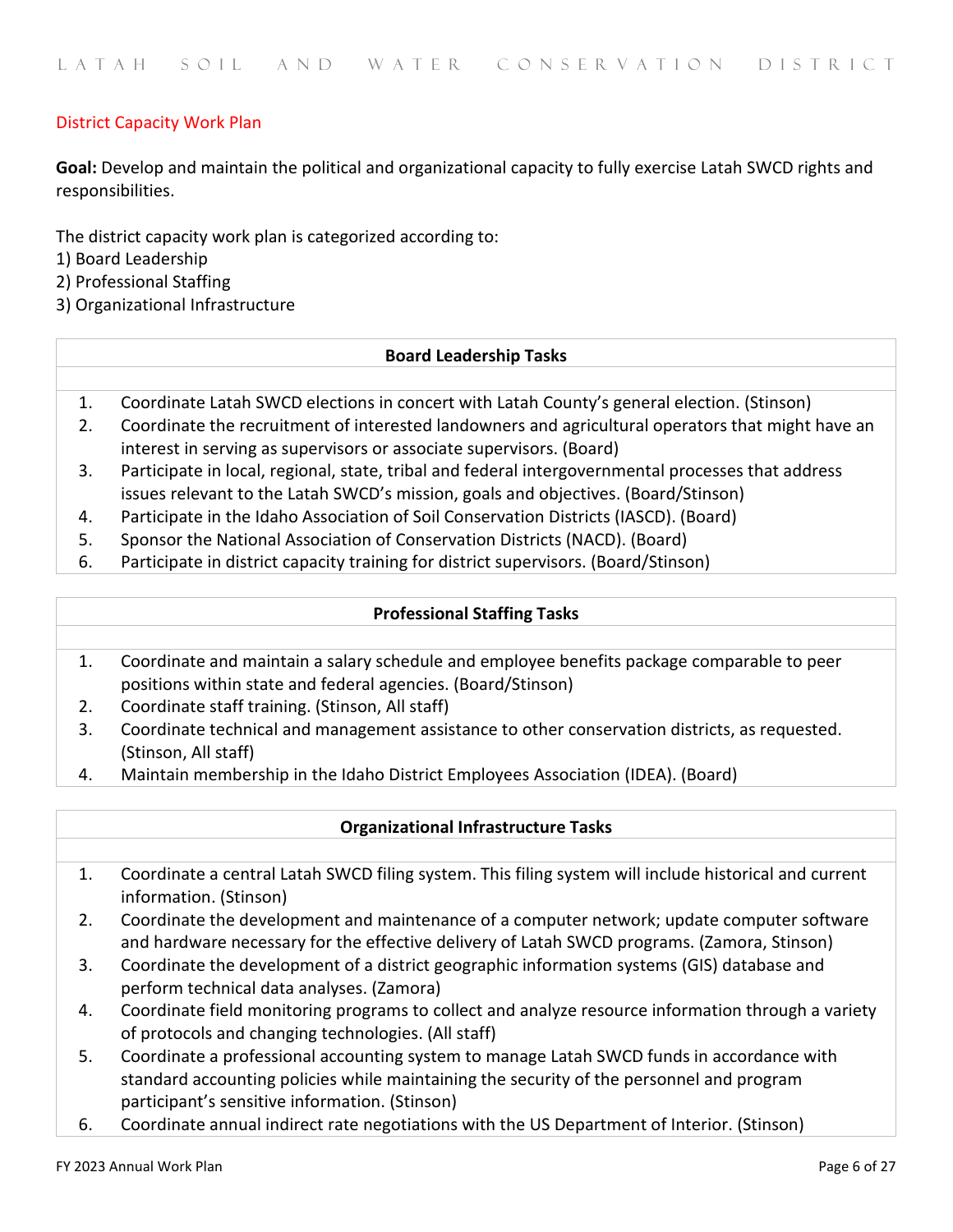- 7. Coordinate annual independent audits. (Stinson)
- 8. Coordinate updates to the Latah SWCD's personnel policies, as needed. (Stinson)
- 9. Coordinate updates to the Latah SWCD's mission, goals, objectives, etc. (Stinson)
- 10. Coordinate the purchase, lease and maintenance of district vehicles, field equipment and office/shop/storage facilities. (Zamora, Stinson)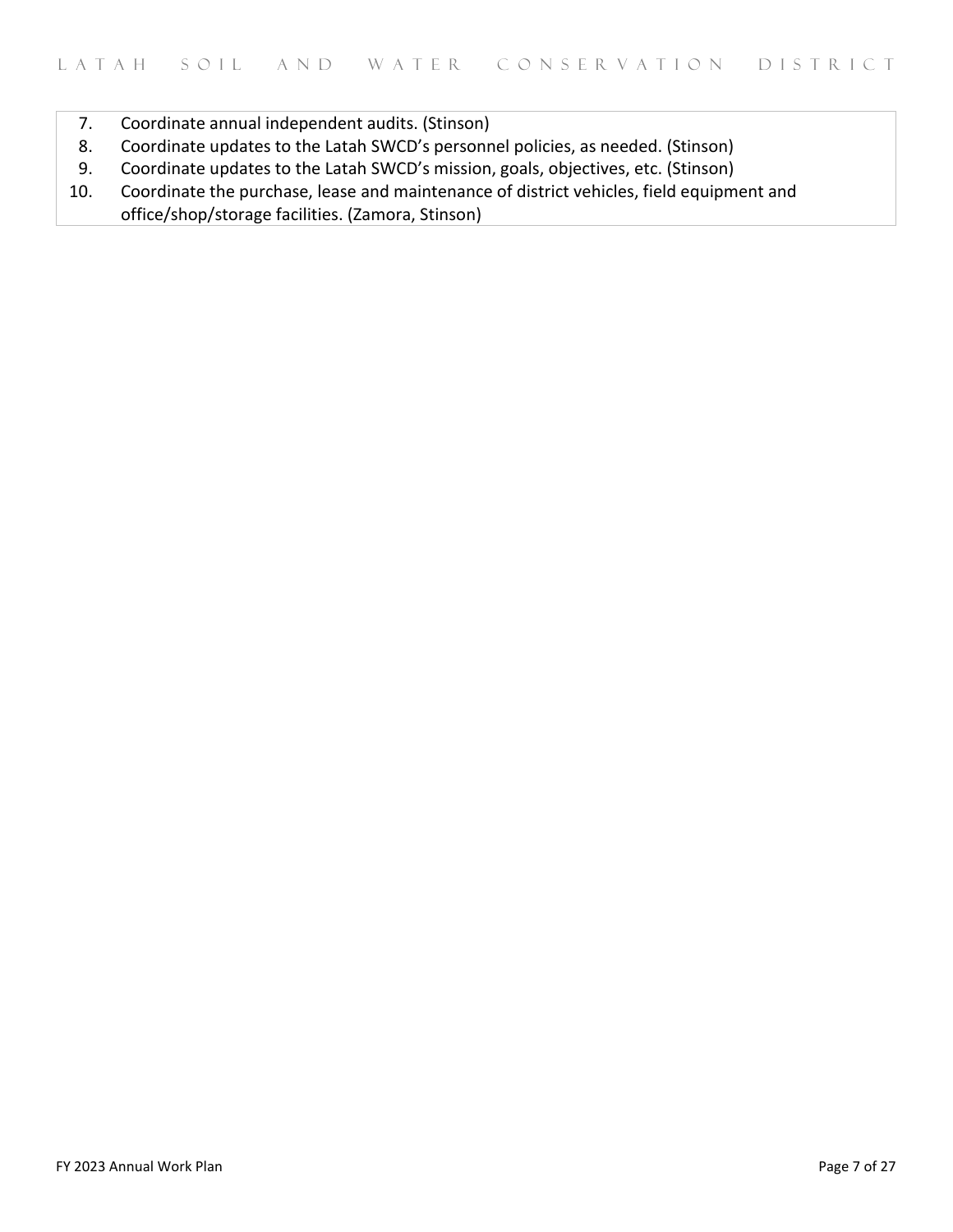# Community Outreach Work Plan

**Goal:** Promote efforts to enhance local community understanding of ecological systems, the social systems directly dependent upon these natural systems, and the political and organizational systems developed for management of natural resources within Latah County.

The community outreach work plan is categorized according to:

1) General Community Outreach

2) Youth Outreach

- 3) Landowner/Land User Outreach
- 4) University Outreach

## **General Community Outreach Tasks**

- 1. Coordinate maintenance of distribution lists for distributing Latah SWCD announcements and publications. (All staff)
- 2. Coordinate the development/maintenance of the Latah SWCD website. (Zamora)
- 3. Coordinate the development and distribution of Latah SWCD press releases and updates. (All staff)
- 4. Coordinate community educational forums to discuss natural resource management programs within Latah County. (ARCP)

## **Youth Outreach Tasks**

- 1. Coordinate the annual Conservation Awareness Days for area schools. (ARCP)
- 2. Sponsor Envirothon, Forestry Contest, Land and Soil Evaluation Event, and Idaho Ag in the Classroom up to the historical amounts. (Board/Stinson)
- 3. Coordinate assistance for teams to participate in Envirothon, Idaho State Forestry Contest, and Land and Soil Evaluation Event. (Board/ARCP)
- 4. Coordinate classroom presentations, as requested. (All Staff)

#### **Landowner/Land User Outreach Tasks**

- 1. Coordinate the annual Latah Conservation Stewardship Award banquet and field tour. (ARCP)
- 2. Participate in the annual North Idaho Grazing Workshop sponsored by IASCD/Division II. (All staff)
- 3. Coordinate field and farm tours to highlight new and innovative technologies and practices. (All staff)

#### **University Outreach Tasks**

1. Participate in formal and field presentations and forums as board and staff time permits. (All staff)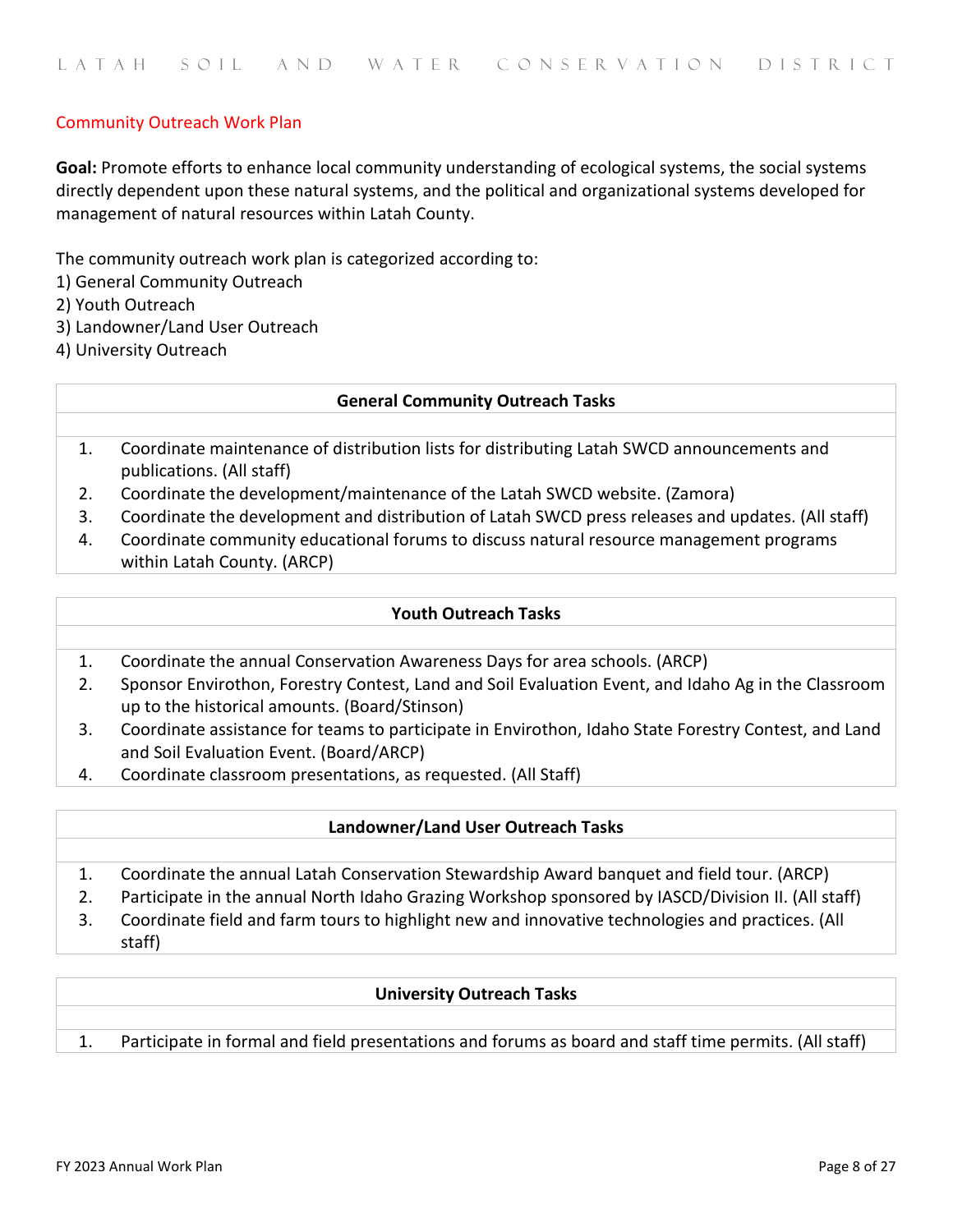# Comprehensive Planning Work Plan

**Goal:** Promote individual, local, regional, state, tribal, and national planning efforts that recognize, and manage for, the interconnected elements of natural systems and seek sustainable management approaches for the natural resources within the Latah SWCD while providing for the long-term natural resource conservation objectives of landowners and land users, strengthening the long-term health of local economies and protecting the long-term public interest of the community.

The comprehensive planning work plan is categorized according to:

- 1) Landowner and Land User Conservation Planning
- 2) Watershed Planning
- 3) Community/Economic Development Planning
- 4) Land-Use and Transportation Planning

#### **Landowner and Land User Conservation Planning Tasks**

- 1. Coordinate the development and maintenance of an efficient and effective Latah SWCD process for planning and contracting services between the Latah SWCD and individual landowners and land users. (All Staff)
- 2. Coordinate the identification and development, if needed, of appropriate professional standards and specifications for conservation practices. (All Staff)
- 3. Coordinate conservation planning assistance to partner state and federal conservation agencies when staff resources are available, and the assistance is mutually beneficial to Latah SWCD and affected parties. (All Staff)
- 4. Review state and national planning policies that may affect the ability of the Latah SWCD to provide conservation planning assistance to landowners and land users. (All Staff)

#### **Watershed Planning Tasks**

Columbia and Snake Rivers

1. Monitor watershed planning processes to determine possible effects on the Latah SWCD's ability to provide resource conservation services. (Stinson)

Clearwater River

- 1. Participate with the Clearwater Technical Group coordinated by IOSC. (All staff)
- 2. Monitor Clearwater River watershed planning efforts to determine possible effects on the Latah SWCD's ability to provide resource conservation services. (All staff)

#### Potlatch River

- 1. Coordinate continued updates to the Latah SWCD's Potlatch River Watershed Management Plan. (Stinson)
- 2. Participate in the Potlatch Implementation Group. (All Staff)
- 3. Participate in the Idaho Department of Environmental Quality's (IDEQ) Total Maximum Daily Load (TMDL) processes related to the Potlatch River watershed. (Stinson)
- 4. Review IDFG's Potlatch River fisheries monitoring program. (All staff)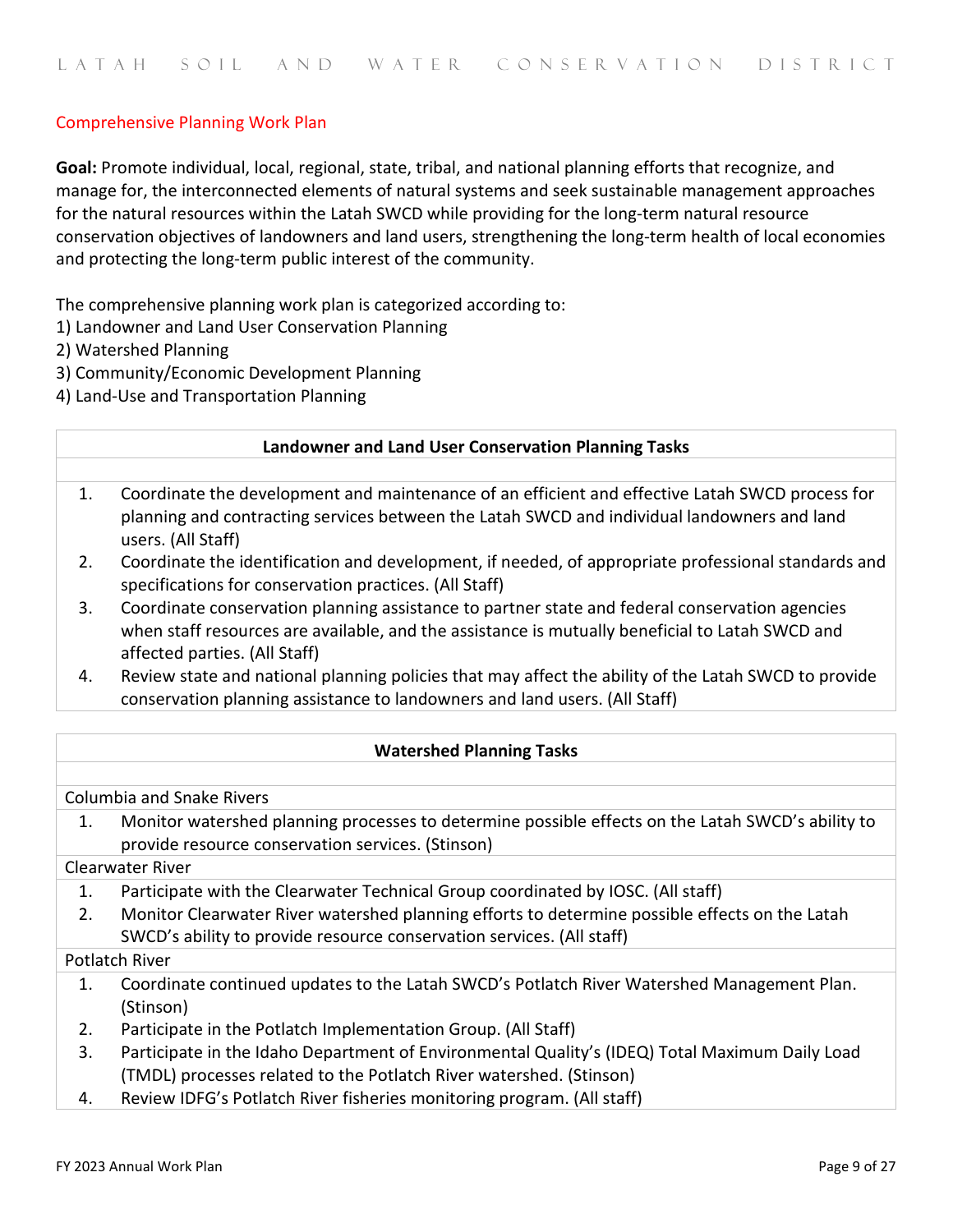5. Review USDA Forest Service and Idaho Department of Lands' (IDL) planning efforts within the Potlatch River watershed to determine opportunities for collaborative conservation on private and public lands within the watershed. (All staff)

Palouse River

- 1. Review the Palouse Basin Aquifer Committee's [\(PBAC\)](http://www.webs.uidaho.edu/pbac/) planning efforts to protect and improve water quality and quantity of local groundwater systems. (Stinson)
- 2. Review IDEQ's water quality monitoring programs throughout the watershed. (Stinson)
- 3. Participate with the Palouse River Watershed Advisory Group and associated state agency's efforts to develop a TMDL implementation plan for the watershed. (Stinson)

## **Community/Economic Development Planning Tasks**

1. Review economic opportunities associated with agricultural crop production, livestock production and forest management within Latah County and the greater Palouse region. (Stinson)

## **Land Use and Transportation Planning Tasks**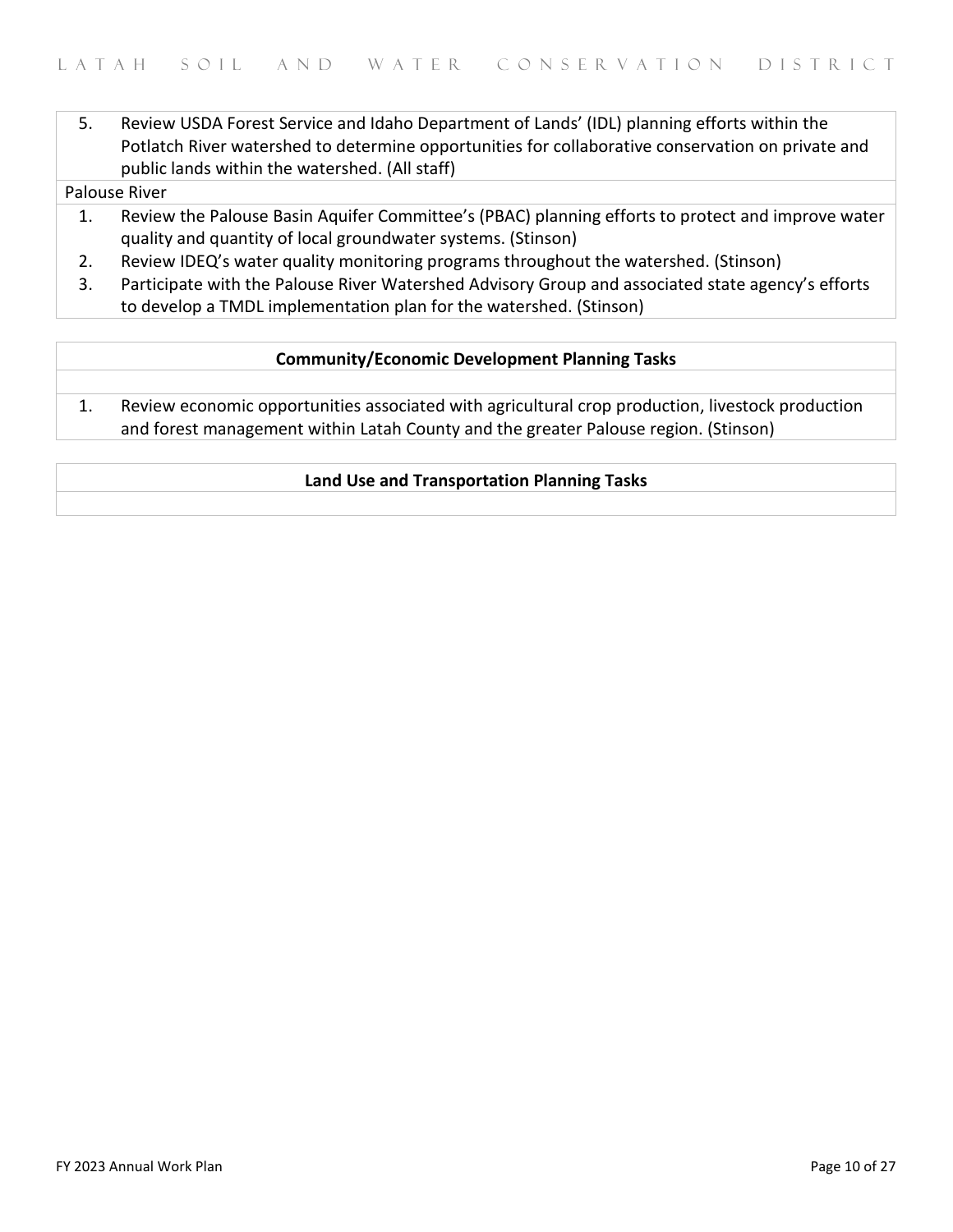## Coordinated Implementation Work Plan

**Goal:** Lead the voluntary implementation of conservation efforts that seek to simultaneously protect and enhance the long-term productivity of the Latah SWCD's natural resource base while providing for the longterm natural resource conservation objectives of landowners and land-users, protecting the established rights of individual landowners and land-users, strengthening the long-term health of local economies, and protecting the long-term public interest of the community.

The coordinated implementation work plan is subdivided according to eight primary Resources of Community Concern (ROCCs) for planning and management purposes. These include:

Agricultural Lands Fisheries Forest Lands Public Health Range and Pasture Lands Special Status Species Threatened Ecosystems **Wildlife** 

*Note: Water Quality Resource Concerns are addressed throughout the above-listed ROCCs.*

A ROCC is defined as an individual issue, or grouping of issues, that is inherently valuable to members of the community. This community value is strong enough to warrant a voluntary community commitment of time, energy and/or financial resources. A unique conservation goal pertains to each ROCC. Each of the eight primary ROCCs is divided into secondary ROCCs. Annual Work Plan tasks within the Coordinated Implementation Work Plan are organized according to secondary ROCCs.

There are commons tasks applicable to all eight primary Resources of Community Concern. Tasks common to all ROCCs include:

- 1. Coordinate and participate in inter-agency efforts relevant to the fulfillment of each ROCC's goal and objectives. (All staff)
- 2. Facilitate landowner and land user access to technical resources, financial resources and educational resources (e.g., handbooks, resource guides, demonstrations, tours, roundtables, competitions, etc.) relevant to the fulfillment of each ROCC's goal and objectives. (All staff)
- 3. Endorse federal, tribal, state, local and non-governmental efforts to implement management plans and practices that are consistent with the Latah SWCD's mission statement and will significantly enhance the fulfillment of each ROCC's goal and objectives. (Board/All staff)
- 4. Endorse land use planning efforts consistent with Latah SWCD's mission statement and each ROCC's goal and objectives. (Board/Stinson)
- 5. Endorse research and monitoring efforts consistent with Latah SWCD's mission statement and each ROCC's goal and objectives. (Board/All staff)
- 6. Review program development opportunities consistent with each ROCC's goal and objectives. (Stinson, All staff)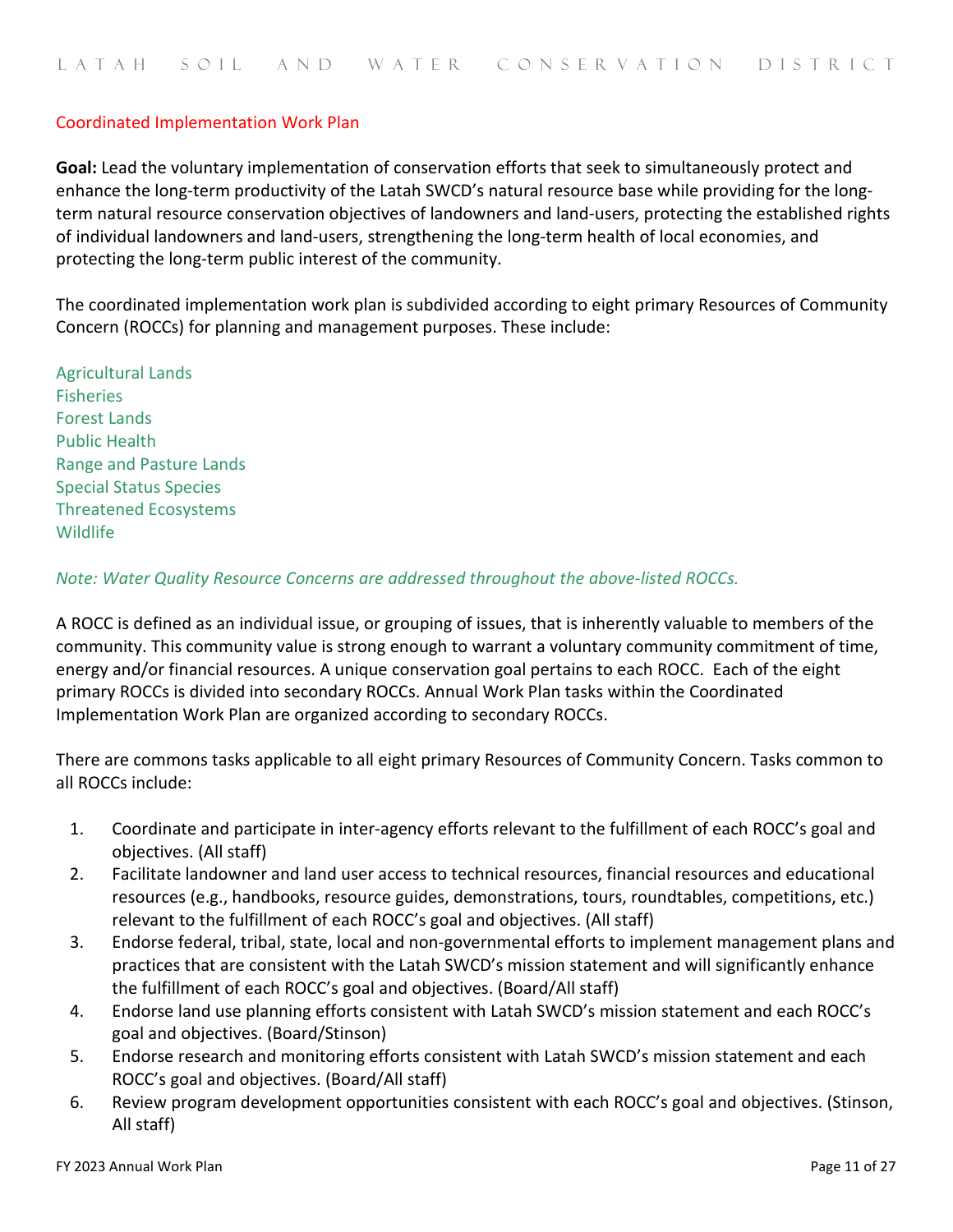# Agricultural Lands – *Due to anticipated staffing reductions, the identified tasks associated with the Agricultural Lands ROCC will simply serve as placeholders until Latah SWCD can reevaluate staffing needs.*

**Agricultural Lands Resource Conservation Goal:** Maintain and improve long-term soil productivity on agricultural lands while providing voluntary opportunities for the long-term preservation of working agricultural lands in Latah County.

The agricultural lands ROCC is categorized according to two secondary ROCCs: 1) Soil Productivity

2) Agricultural Land Preservation

**Soil Productivity Goal:** Maintain and improve long-term soil productivity on agricultural lands through development, adoption, promotion, and demonstration of practices that benefit inherent and dynamic soil properties associated with productivity potential within the framework of economic and social needs.

#### **Soil Productivity Tasks**

Soil Health/Quality Deficiencies

- 1. Coordinate on-farm research trials designed to address producer-based management issues. (Board)
- 2. Coordinate soil erosion and water quality control practices to manage concentrated flow affecting agricultural lands. (Board)
- 3. Facilitate outreach and adoption of appropriate strategies to halt or reverse soil acidification. (Board)
- 4. Facilitate ability of agricultural producers to evaluate achievement of goals through yield monitoring, soil testing, plant testing, and soil health monitoring/assessment. (Board)
- 5. Participate with NRCS to develop and/or modify Best Management Practice (BMP) standards and specifications while also informing landowners and land users of NRCS programs. (Board)
- 6. Endorse research evaluating direct linkages between productivity and soil biology response to management practices. (Board)
- 7. Coordinate mitigation practices for sensitive areas. (Board)
- 8. Monitor advances in soil fertility testing and nutrient management planning to improve understanding of individual agroecosystems (Board)

# Precision Management Deficiencies

- 1. Coordinate synthesis of existing knowledge on current topics of high priority (e.g., the relationship between cropping system, soil organic matter, soil health, nutritional value of food, and human health). Draw from local expertise/experience, extension publications, relevant research, etc. (Board)
- 2. Facilitate programs targeting adoption of precision agriculture principles and/or technology. (Board)
- 3. Coordinate increased understanding of how precision agriculture impacts economic and environmental sustainability of agroecosystems. (Board)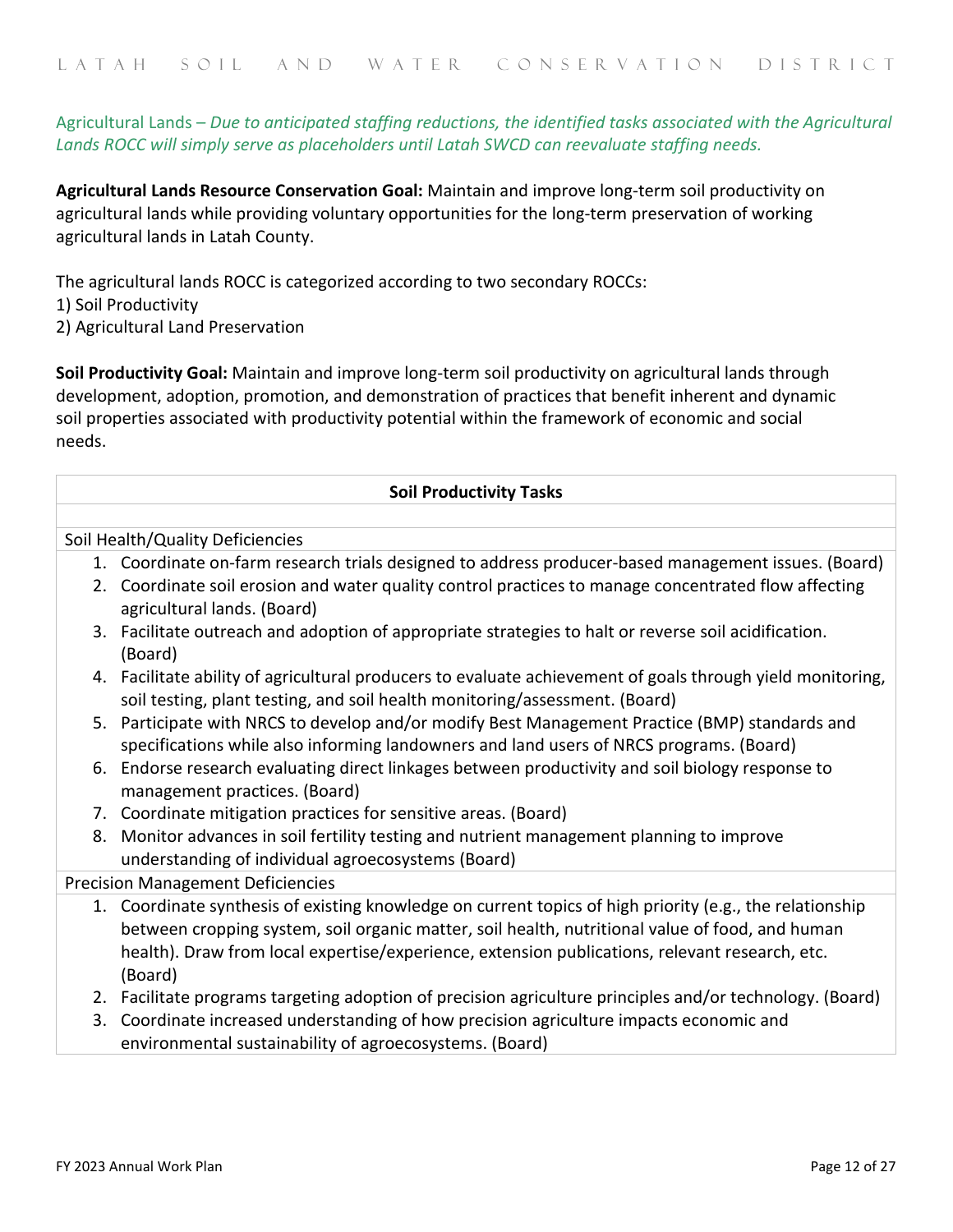**Agricultural Land Preservation Goal**: Maintain productive agricultural lands within Latah County through the implementation of voluntary strategies that support profitable family farms and rural economies.

Limiting factors affecting agricultural land preservation include: loss of productive agricultural lands, loss of rural amenities, and crop predation by animals.

## **Agricultural Land Preservation Tasks**

Loss of Productive Agricultural Lands

1. Review programs designed to support continued commercial agricultural production in Latah County. (Board)

Loss of Rural Amenities

Crop Predation by Animals

1. Review programs to increase public awareness of crop predation by wildlife. (Board)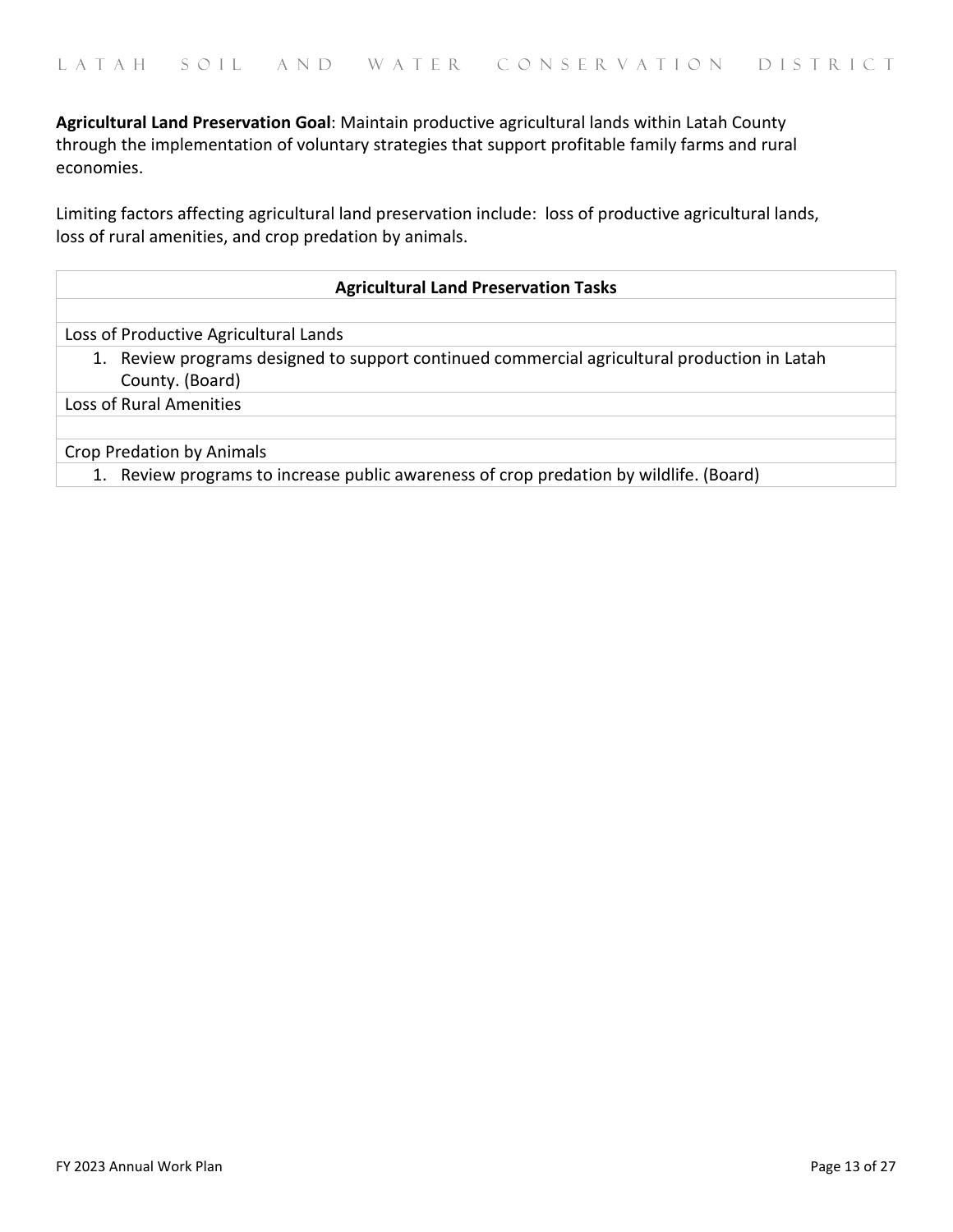# **Fisheries**

**Fisheries Resource Conservation Goal:** Preserve and restore fish habitat for the benefit of resident and anadromous fish.

The fisheries ROCC is categorized according to two secondary ROCCs: 1) Resident Fish 2) Anadromous Fish.

**Resident Fish Goal:** Protect and restore resident fish habitat throughout Latah County in a way that is consistent with habitat protection and restoration needs of other fish and wildlife species.

#### **Resident Fish Tasks**[1](#page-13-0)

Degraded Water Quality

- 1. Coordinate local riparian restoration efforts, including streamside plantings, fenced cattle exclosures and off-stream watering developments, control of invasive vegetation, and stream system restorations.
- 2. Coordinate local restoration efforts designed to stabilize known sources of sediment input (e.g. eroding gullies, bare streambanks, and forest roads).

Extreme Fluctuations in Water Quantity

1. Coordinate meadow and wetland protection and restoration efforts to moderate the Palouse and Potlatch River hydrographs.

Degraded In-Stream Habitat Conditions

1. Coordinate conservation planning with agricultural producers, including the use of conservation programs designed to encourage protection of prairie, wetland, and riparian areas and highly erodible lands.

<span id="page-13-0"></span>FY 2023 Annual Work Plan Page 14 of 27  $<sup>1</sup>$  In FY23, projects undertaken that benefit resident fish will be accomplished as a complementary component to projects focused on restoration of anadromous fish</sup> habitat. Staff leads for these tasks are identified within the anadromous fish tasks.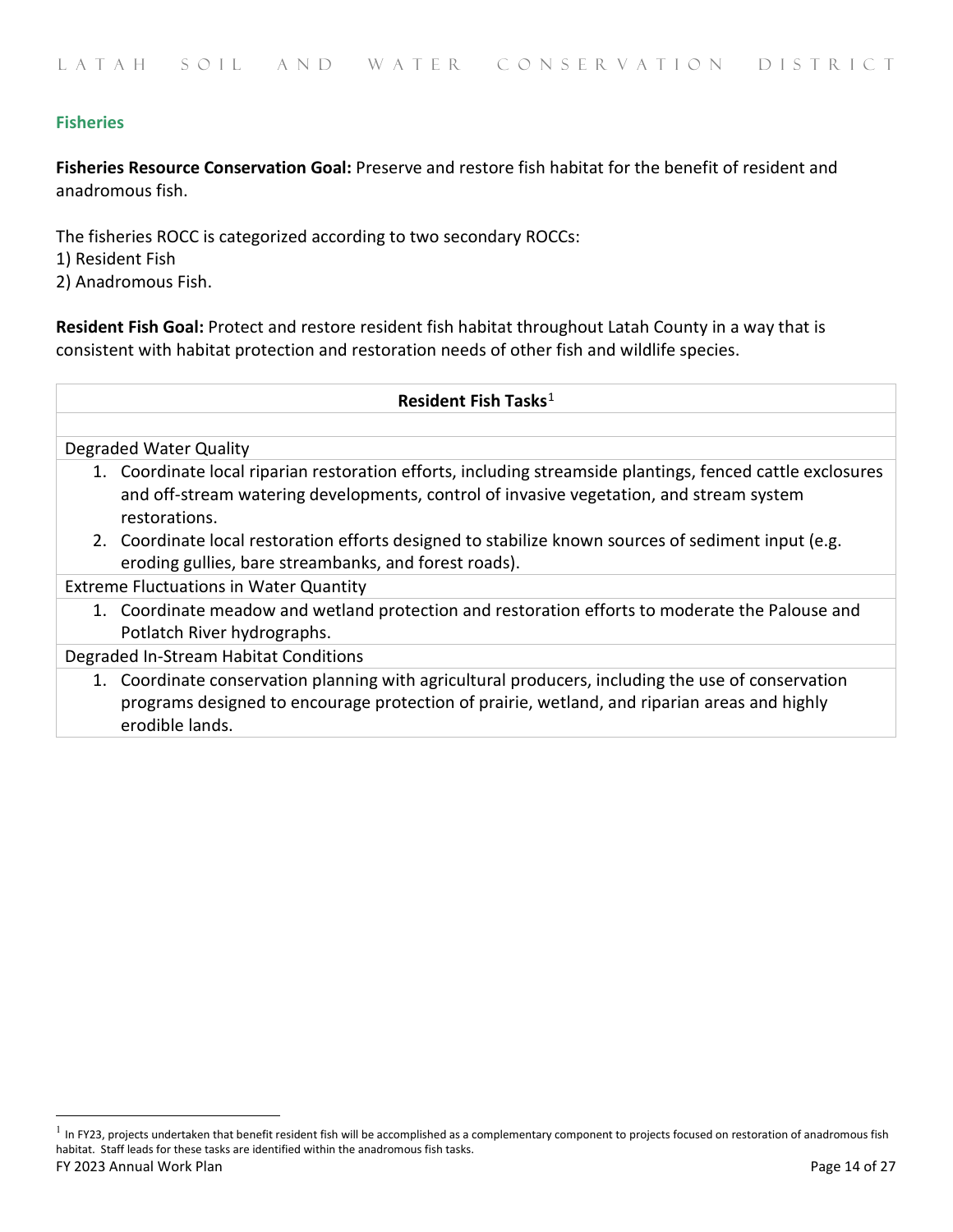**Anadromous Fish Goal:** Protect and restore anadromous fish habitat in the Potlatch River Watershed as outlined in the Potlatch River Watershed Management Plan consistent with habitat protection and restoration needs of other native fish and wildlife species.

Limiting factors affecting anadromous fish include: high water temperatures, flashy stream flows, low summer base flows, lack of stream complexity, barriers to migration, and sedimentation. These issues are addressed in the Potlatch River Watershed Management Plan and in the associated 2019 Amendment.

#### **Anadromous Fish Tasks**

1. Coordinate the implementation of best management practices as outlined in the Potlatch River Watershed Management Plan.

The majority of funding managed by the Latah SWCD are grants and contracts secured from various state and federal funding sources for implementation of Latah SWCD's Potlatch River Watershed Management Plan. FY23, efforts seek to address several limiting factors that affect the production and distribution of wild steelhead within the Potlatch River. Highlighted below are the projects, organized by subwatersheds within the Potlatch River drainage, which will be managed by Latah SWCD in FY23.

#### **Big Bear Creek**

- Upper Big Bear Meadow Restoration Projects (Erhardt, RCP, Zamora)
- Riparian Plantings/Vegetation Monitoring (Erhardt, Zamora)
- Culvert Inventory (Erhardt, RCP, Zamora)
- Stream Assessment (Erhardt, RCP, Zamora)
- Beaver Dam Analogs (Zamora, ARCP)

#### **Corral Creek**

- IDL/Private Upper Tee Meadow Restoration (Erhardt, Zamora, ARCP)
- IDL West Fork Meadow Restoration (Erhardt, RCP, Zamora, ARCP)
- Vegetation Monitoring (Erhardt, ARCP)

#### **Hog Meadow Creek**

• Riparian Plantings (Zamora, ARCP)

#### **East Fork Potlatch River**

- USFS Meadow Restoration (Erhardt, Zamora, ARCP)
- IDL Fry Creek Meadow Restoration (Erhardt, Zamora, ARCP)

#### **Little Bear Creek**

- Nora Creek Meadow Restoration (Erhardt, Zamora, ARCP)
- Vegetation Monitoring (Erhardt, ARCP)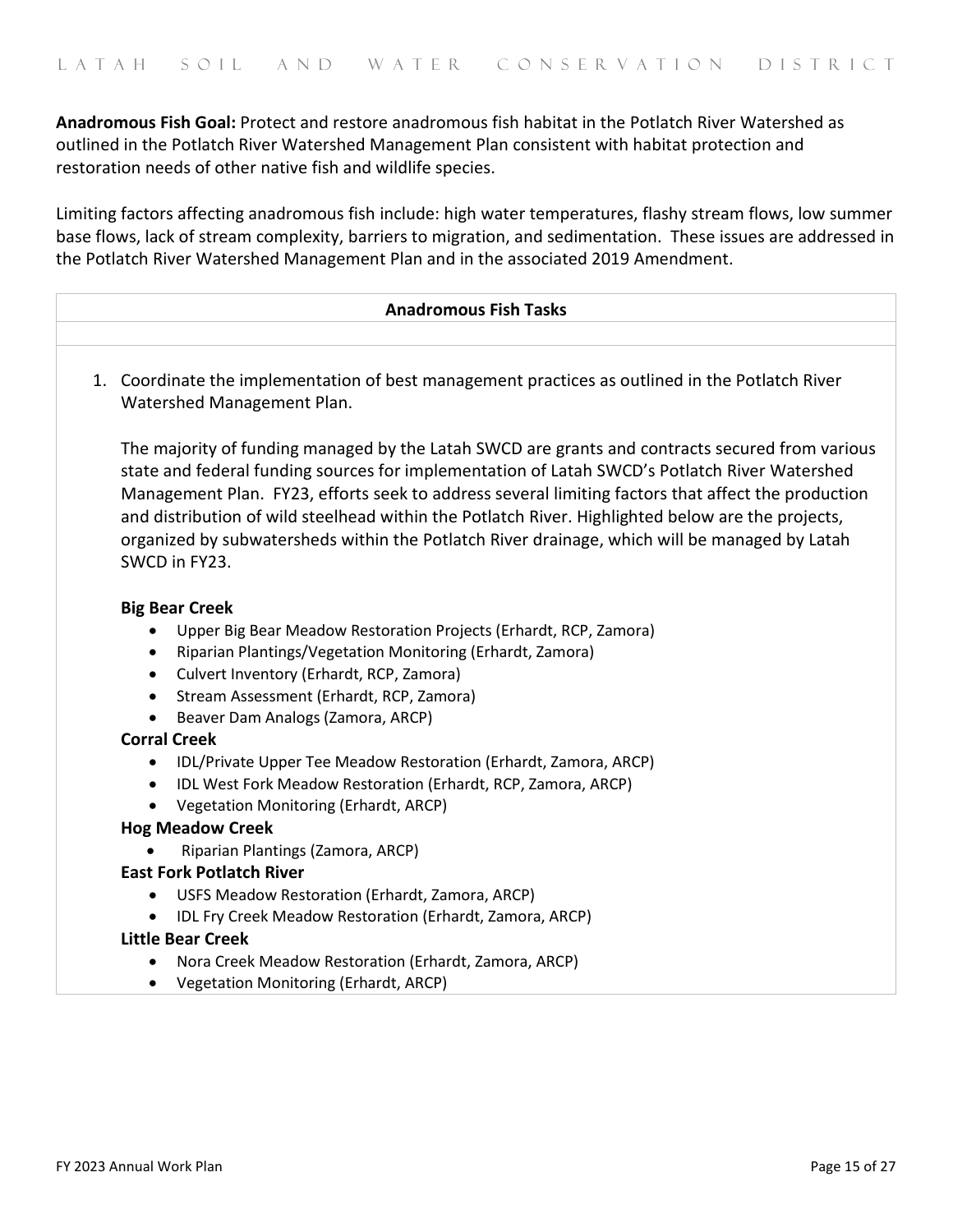## **Forest Lands**

**Forest Lands Resource Conservation Goal:** Preserve and restore forest productivity on private and public lands while providing voluntary opportunities for the long-term preservation of working forest lands in Latah County.

The forest lands ROCC is categorized according to two secondary ROCCs: 1) Forest Productivity 2) Forest Land Preservation

**Forest Productivity Goal:** Protect and enhance forest conditions that maintain ecosystem functions and processes, support water quality, and provide for habitat and species diversity, while enhancing the future production potential of private forests.

#### **Forest Productivity Tasks**

Forest Health

1. Facilitate landowner access to technical resources and educational opportunities to develop forest management plans and related BMPs for forest stand improvements. BMPs may address fuels reduction, insects and disease, invasive plants, stand diversity and stocking. (Stinson)

**Forest Land Preservation Goal:** Preserve working forest lands within Latah County through the implementation of voluntary strategies that support sustainable timber extraction consistent with natural processes and the protection of water quality and habitat for fish and wildlife.

#### **Forest Land Preservation Tasks**

Resource Conflicts

1. Facilitate the delivery of multi-disciplinary forest planning information to landowners. (Stinson)

2. Facilitate landowner access to information about conservation easements. (Stinson, Erhardt, RCP)

#### Unsustainable Harvest

1. Monitor forest products and practices that may improve the ecological and economical sustainability of working forest lands. (Stinson)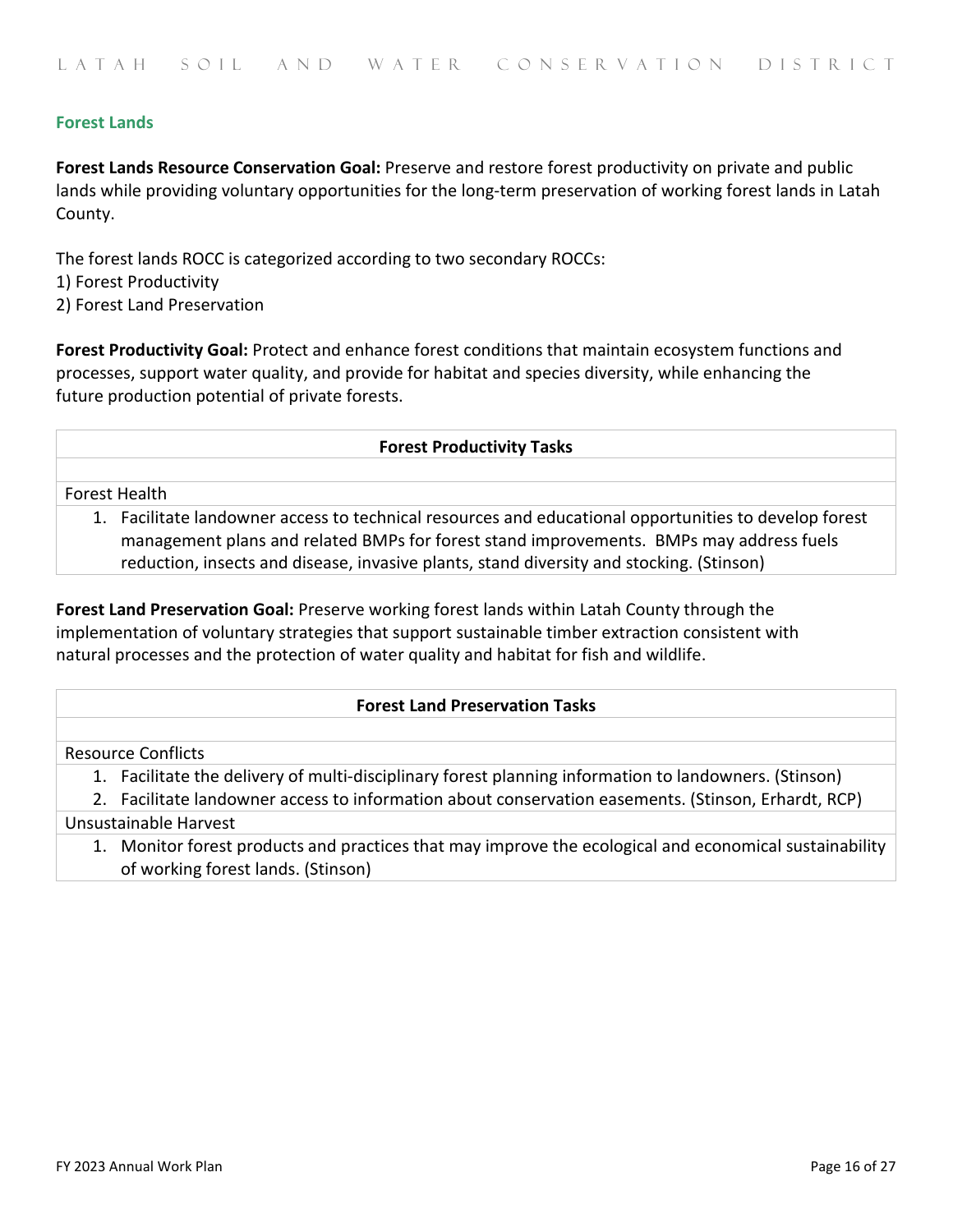# **Public Health**

**Public Health Resource Conservation Goal:** Support the management of natural resources in a manner that protects the public health of citizens of Latah County and the Palouse region while simultaneously providing for long-term economic sustainability of private working lands in Latah County.

The public health ROCC is categorized according to five secondary ROCCs:

- 1) Air Quality
- 2) Global Climate Change
- 3) Drinking Water Quantity
- 4) Drinking Water Quality
- 5) Surface Water/Recreational Contact

**Air Quality Goal:** Protect air quality throughout Latah County.

#### **Air Quality Tasks**

Agricultural Field Burning

1. Monitor existing agricultural field burning laws and policies. (Board)

**Global Climate Change Goal:** Reduce carbon emissions and support self-sustaining carbon sequestering land management practices.

#### **Global Climate Change Tasks**

Profitable Carbon Sequestration Opportunities

1. Participate in carbon sequestration programs at local, state and national levels that show a likely impact at an appropriate geographic and temporal scale. (Stinson)

#### **Drinking Water Quantity Goal:** Safeguard drinking water supplies.

#### **Drinking Water Quantity Tasks**

#### Limited Aquifer Recharge

1. Participate in water conservation planning undertaken by local governments. (Stinson)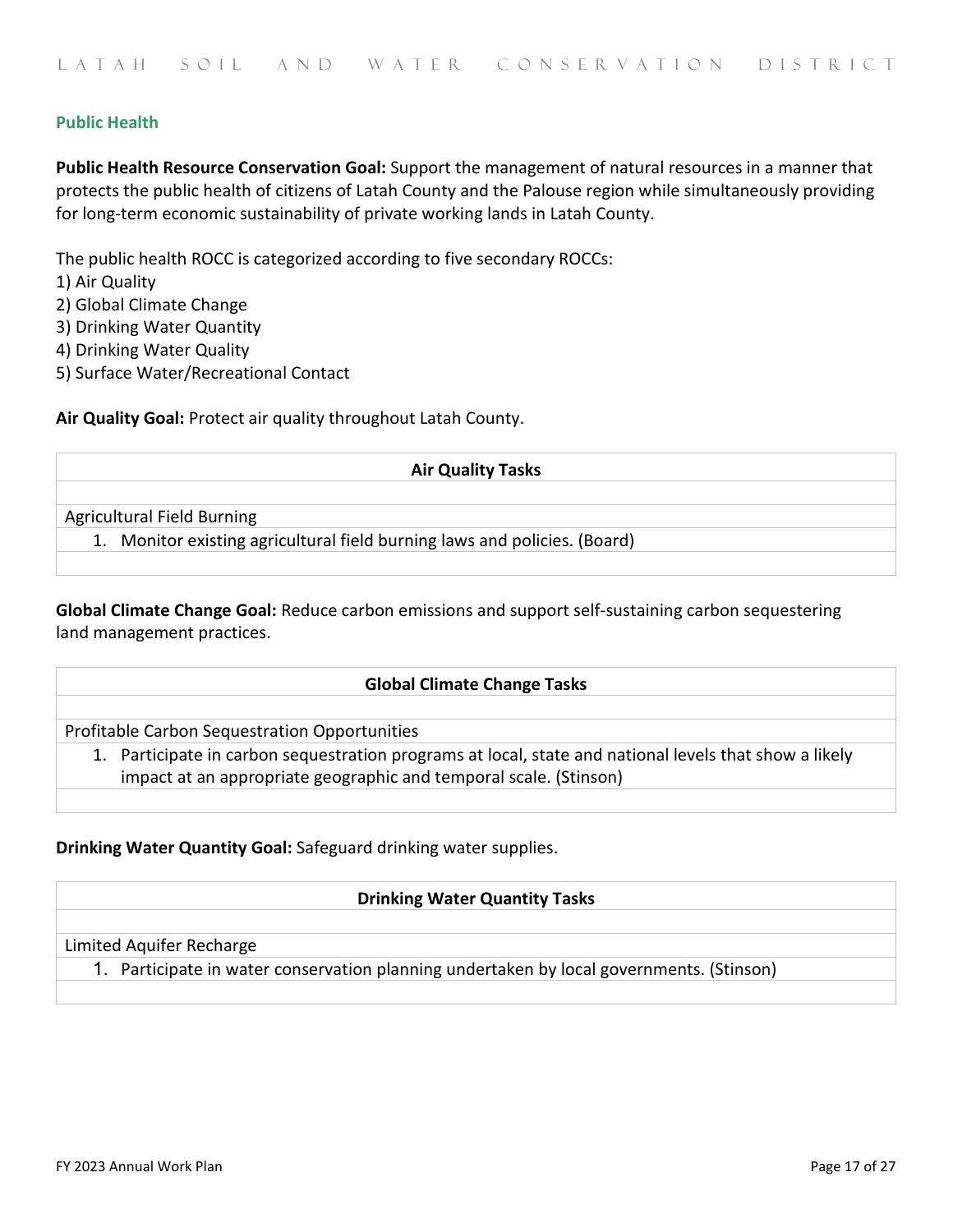**Drinking Water Quality Goal:** Protect the health of Latah County citizens by safeguarding clean drinking water supplies.

### **Drinking Water Quality Tasks**

Contamination of Shallow Aquifers

1. Participate in local efforts to identify and protect aquifer recharge zones. (Stinson)

Contamination of Surface Water Supplies

1. Participate in local efforts to identify and protect surface drinking water protection zones. (Stinson)

**Surface Water/Recreational Contact Goal:** Protect the health of Latah County citizens by safeguarding surface water quality for recreational use.

#### **Surface Water/Recreational Contact Tasks**[2](#page-17-0)

#### Bacteria

- 1. Participate in revisions of TMDLs and associated Implementation Plans for the Potlatch River and Palouse River watersheds. (Stinson)
- 2. Coordinate local riparian restoration efforts, including: streamside plantings, fenced cattle exclosures and off-stream watering developments.

#### Nutrients

- 1. Participate in revisions of TMDLs and associated Implementation Plans for the Potlatch River and Palouse River watersheds. (Stinson)
- 2. Coordinate local riparian restoration efforts, including: streamside plantings, fenced cattle exclosures and off-stream watering developments.

<span id="page-17-0"></span><sup>&</sup>lt;sup>2</sup>In FY23, many of the implementation projects undertaken that affect public health will be accomplished as a complementary component to projects focused on restoration of anadromous fish habitat. Staff leads for these tasks are identified within the anadromous fish tasks.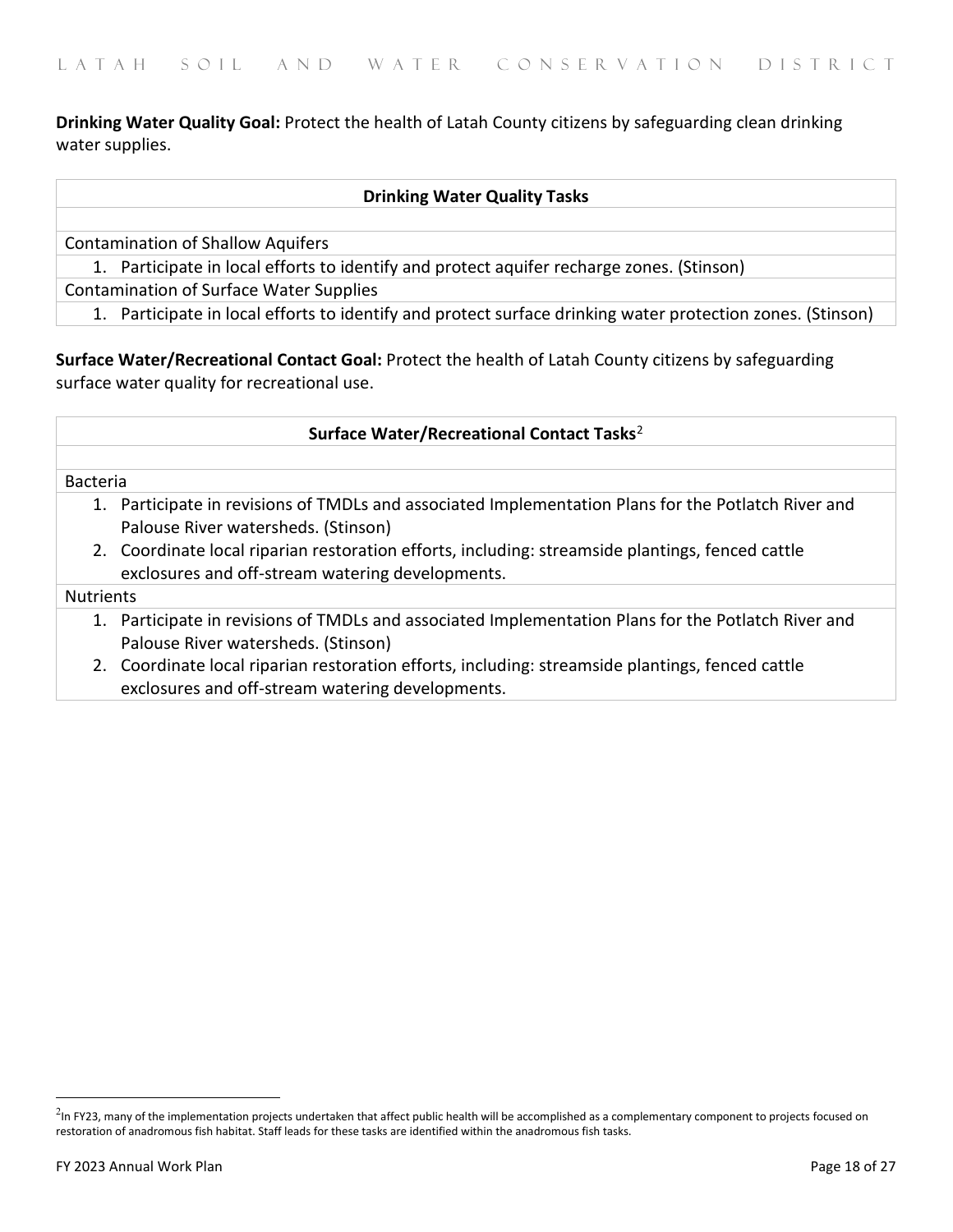## **Range and Pasture Lands**

**Range and Pasture Lands Resource Conservation Goal:** Preserve and restore range and pasture land productivity for the benefit of wildlife and livestock while providing voluntary opportunities for the long-term preservation of working rangelands in Latah County.

The range and pasture lands ROCC is categorized according to two secondary ROCCs:

- 1) Range and Pasture Productivity
- 2) Rangeland Preservation

**Range and Pasture Productivity Goal:** Protect and restore natural productivity to range and pasturelands for the benefit of livestock and wildlife.

#### **Range and Pasture Productivity Tasks**

Invasive Plants

1. Facilitate landowner access to programs that may assist them in weed control efforts. (Erhardt)

2. Inform landowners regarding the identification and effective control of invasive weeds. (Erhardt)

**Rangeland Preservation:** Maintain productive rangelands within Latah County through the implementation of voluntary strategies for the benefit of livestock and wildlife.

#### **Rangeland Preservation Tasks**

Loss of Range and Pasture Lands

1. Review voluntary land protection programs that focus on maintaining the viability of range and pasture lands. (Stinson)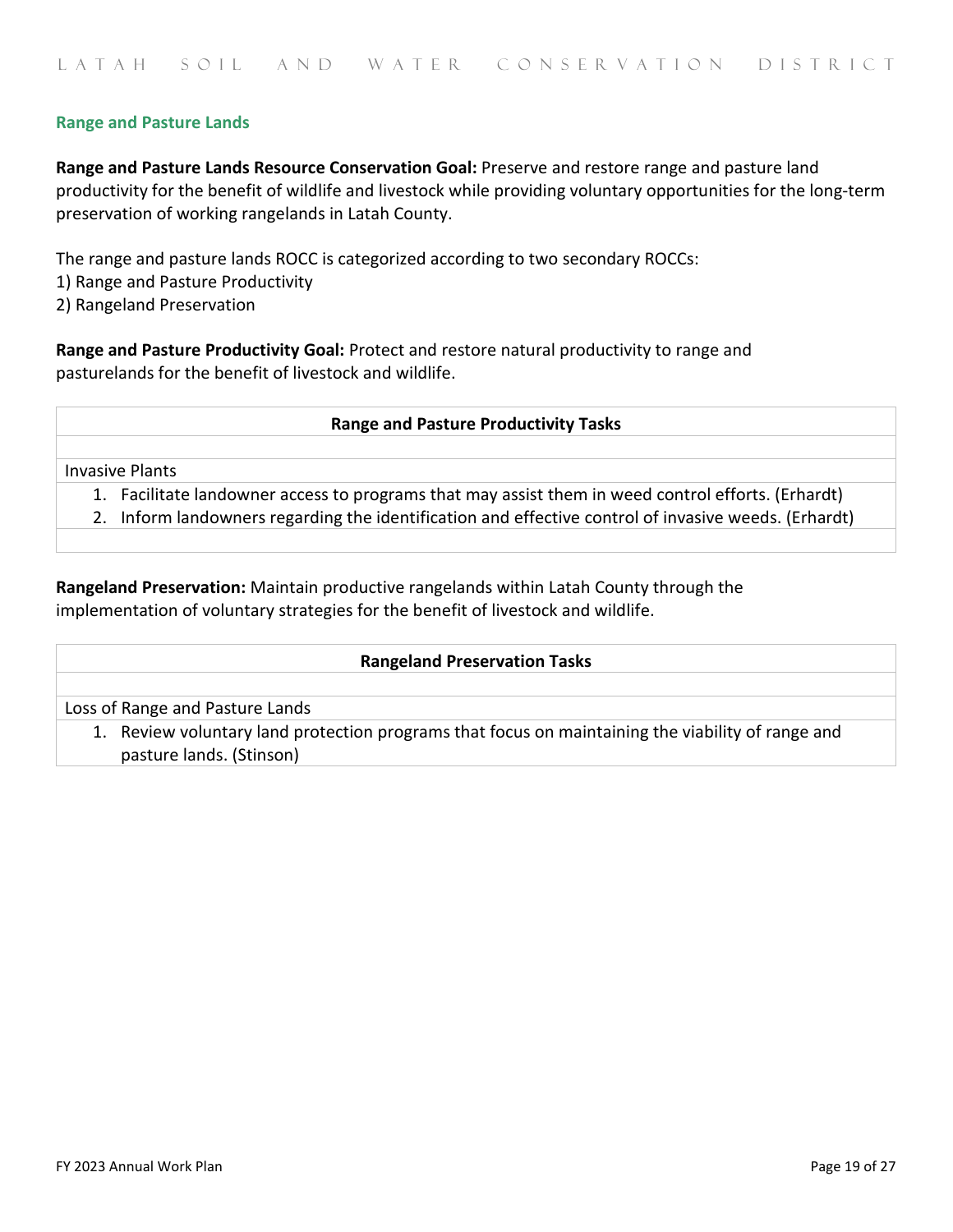# **Special Status Species**

**Special Status Species Resource Conservation Goal:** Protect and restore habitat for the survival of individual special status animal and plant species within Latah County and the Palouse region.

The special status species ROCC is categorized according to two secondary ROCCs:

1) Animal

2) Plant

**Animal Goal:** Protect special status animal species and preserve and restore the habitats, landscape connectivity, and ecosystem processes necessary to sustain these populations in Latah County.

## **Animal Tasks**[3](#page-19-0)

Habitat Degradation and Fragmentation

- 1. Coordinate the implementation of monarch butterfly and pollinator habitat restoration and outreach efforts to include: pollinator and milkweed plantings, control of invasive vegetation, and protection of existing monarch butterfly and pollinator habitat. (Erhardt)
- 2. Coordinate local riparian and wetland restoration efforts, including: floodplain reconnection, streamside plantings, control of invasive vegetation, fenced cattle exclosures, and off-stream watering developments.

<span id="page-19-0"></span>FY 2023 Annual Work Plan Page 20 of 27  $3$  In FY23, implementation projects undertaken that affect special status animal species will be accomplished as a complementary component to projects focused on restoration of anadromous fish habitat. Staff leads for these tasks are identified within the anadromous fish tasks.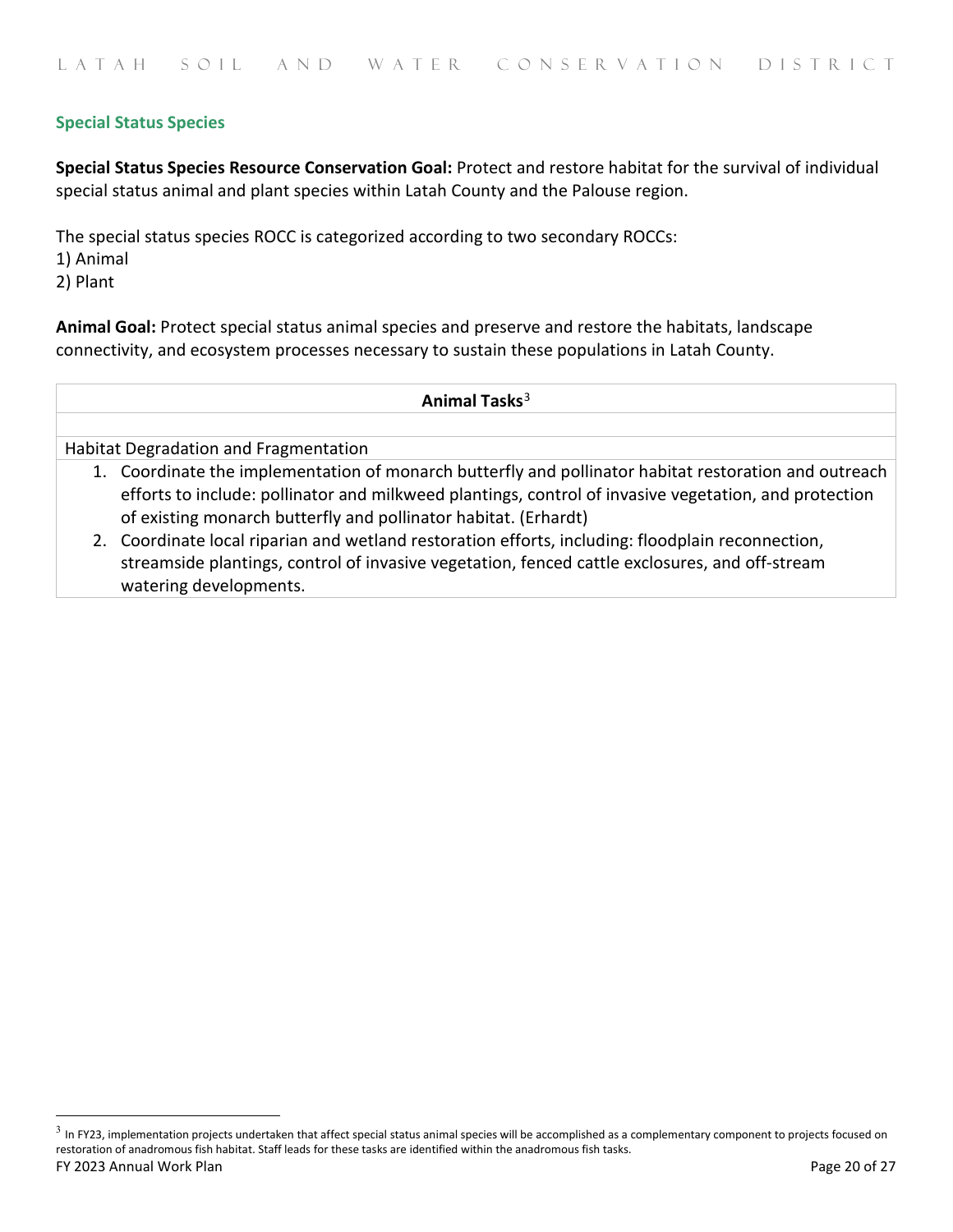**Plant Goal:** Protect special status plants by preserving and restoring the habitats necessary to sustain these populations in Latah County.

| <b>Plant Tasks</b> |                                                                                                                                                                                                                             |  |
|--------------------|-----------------------------------------------------------------------------------------------------------------------------------------------------------------------------------------------------------------------------|--|
|                    | Habitat Loss, Fragmentation and Degradation                                                                                                                                                                                 |  |
|                    | 1. Coordinate Palouse Prairie, canyon grassland, mature forest protection and riparian/wetland<br>restoration efforts. (All staff)                                                                                          |  |
|                    | 2. Coordinate Spalding's catchfly recovery efforts according to the Spalding's catchfly recovery plan<br>within Latah County and focusing within the Paradise Ridge-Gormsen Butte Key Conservation Area.<br>(Erhardt, ARCP) |  |
|                    | 3. Inform interested landowners regarding protection and restoration opportunities. (Erhardt)                                                                                                                               |  |
|                    | 4. Inform landowners regarding the identification and effective control of invasive weeds. (Erhardt)                                                                                                                        |  |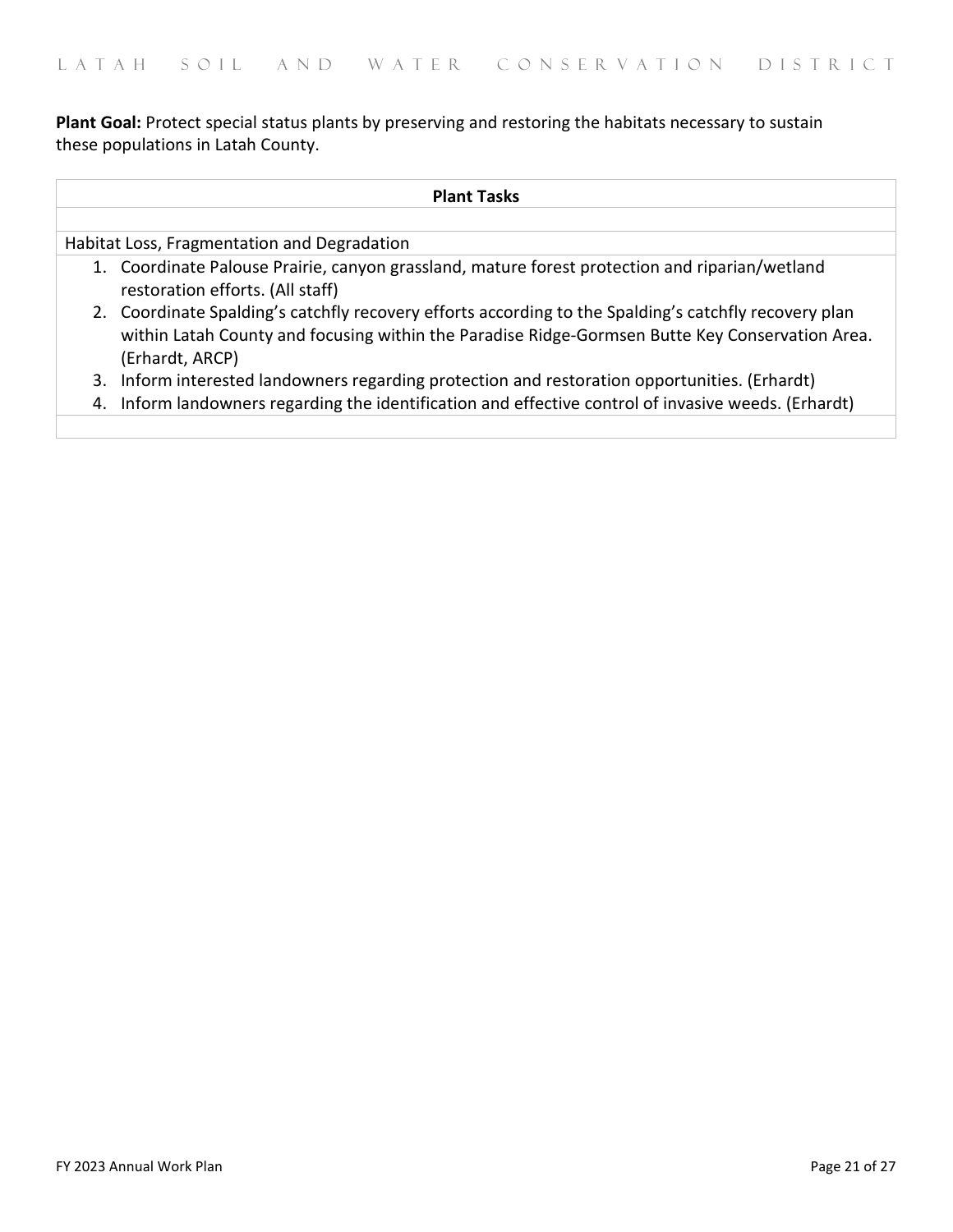# **Threatened Ecosystems**

**Threatened Ecosystem Resource Conservation Goal:** Protect and restore threatened ecosystems in Latah County and the Palouse region on a scale that supports the self-sustaining function of these ecosystems.

The threatened ecosystem ROCC is categorized according to five secondary ROCCs:

- 1) Camas Meadows
- 2) Canyon Grasslands
- 3) Palouse Prairie
- 4) Ponderosa Pine
- 5) Wetlands

**Camas Meadows Goal:** Protect and restore camas meadows in Latah County on a scale that supports the self-sustaining function of these ecosystems.<sup>[4](#page-21-0)</sup>

**Canyon Grasslands Goal:** Protect and restore canyon grassland ecosystems in Latah County on a scale that supports the self-sustaining function of these ecosystems.

**Palouse Prairie Goal:** Protect and restore Palouse Prairie ecosystems in Latah County and the Palouse region on a scale that supports the self-sustaining function of these ecosystems.

## **Palouse Prairie Tasks**

#### Land Conversion

- 1. Coordinate planning efforts to identify potential sites for protection and/or restoration. (Erhardt)
- 2. Coordinate Palouse Prairie restoration projects. (Erhardt, Zamora, ARCP)
- 3. Endorse research to identify effective restoration methods. (Board/Erhardt)
- 4. Facilitate the use of CRP and other state and federal programs available to landowners for prairie restoration. (Erhardt)
- 5. Inform landowners regarding protection and restoration options for Palouse Prairie. (Erhardt) Invasive Plants
	- 1. Coordinate Palouse Prairie restoration efforts that include the control of invasive weeds. (Erhardt)
	- 2. Facilitate landowner access to programs that may assist them in weed control efforts. (Erhardt)
	- 3. Inform landowners on the identification and effective control of invasive weeds. (Erhardt)

**Ponderosa Pine Goal:** Protect and restore ponderosa pine habitat in Latah County on a scale that supports the self-sustaining function of these ecosystems.

<span id="page-21-0"></span>FY 2023 Annual Work Plan Page 22 of 27  $4$  In FY23, implementation projects undertaken that affect camas meadows will be accomplished as a complementary component to projects focused on restoration of anadromous fish habitat. Staff leads for these tasks are identified within the anadromous fish tasks.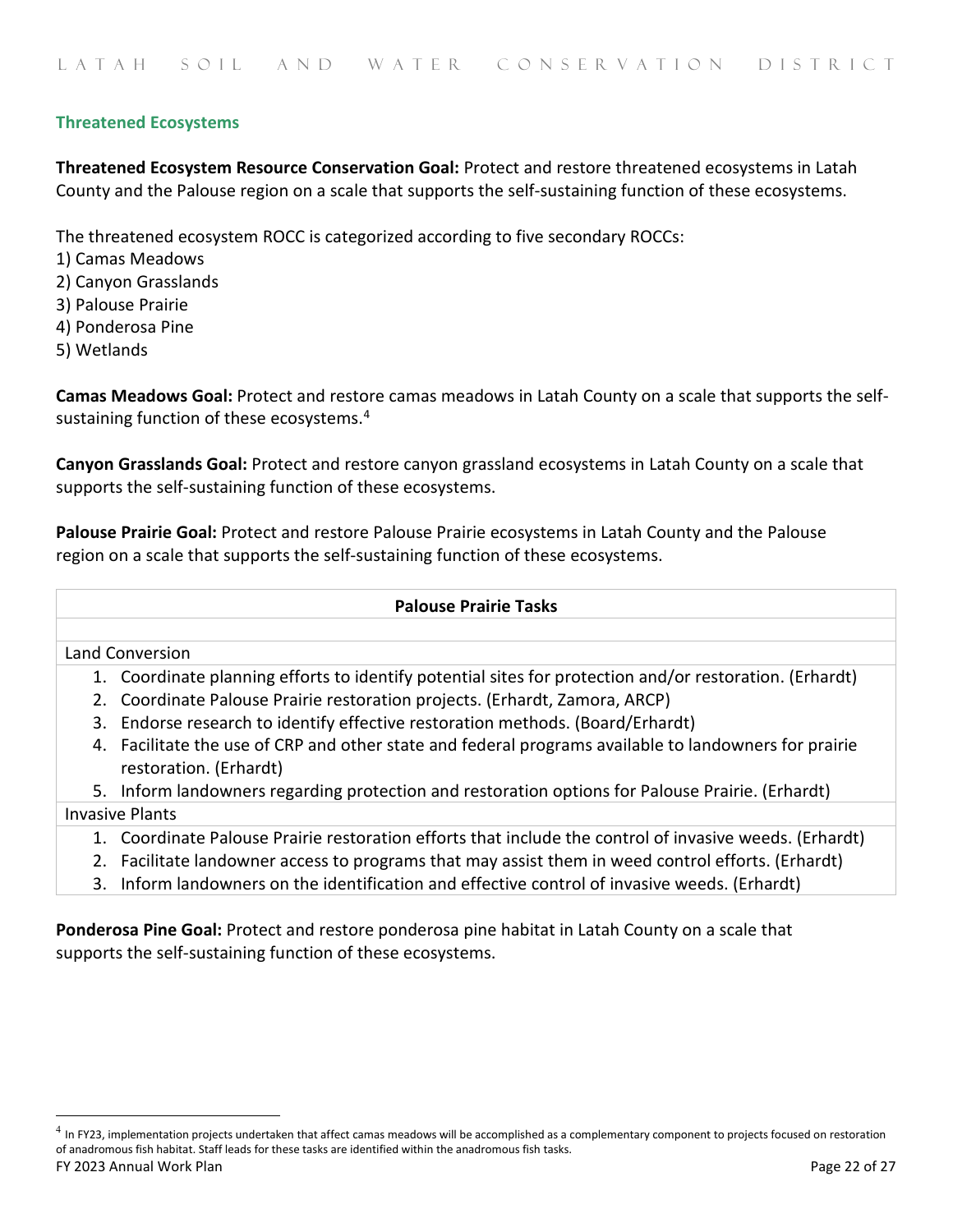**Wetlands Goal:** Protect and restore wetland ecosystems in Latah County on a scale that supports the self-sustaining function of these ecosystems.

### Wetlands Tasks<sup>[5](#page-22-0)</sup>

Restoration and Protection of Wetlands

- 1. Coordinate local stream/wetland restoration efforts, including: floodplain reconnection, constructed wetlands, channel realignment, native plantings, and livestock exclusion. (All staff)
- 2. Coordinate the installation of instream wood structures, such as beaver dam analogues or log clusters, to increase floodplain connectivity to rehydrate degraded wetlands (All staff).
- 3. Inform landowners regarding wetland protection and restoration opportunities. (All staff)
- 4. Facilitate access to programs that assist in the protection and restoration of wetland communities. (All staff)
- 5. Coordinate the trapping and relocation of resident beavers to enhance wetland and meadow restoration efforts. (Zamora, ARCP)
- 6. Inform landowners regarding land trusts and conservation easements. (All staff)

<span id="page-22-0"></span>FY 2023 Annual Work Plan Page 23 of 27  $5$  In FY23, wetland projects will be accomplished as a complementary component to projects focused on restoration of anadromous fish habitat. Staff leads for these tasks are identified within the anadromous fish tasks.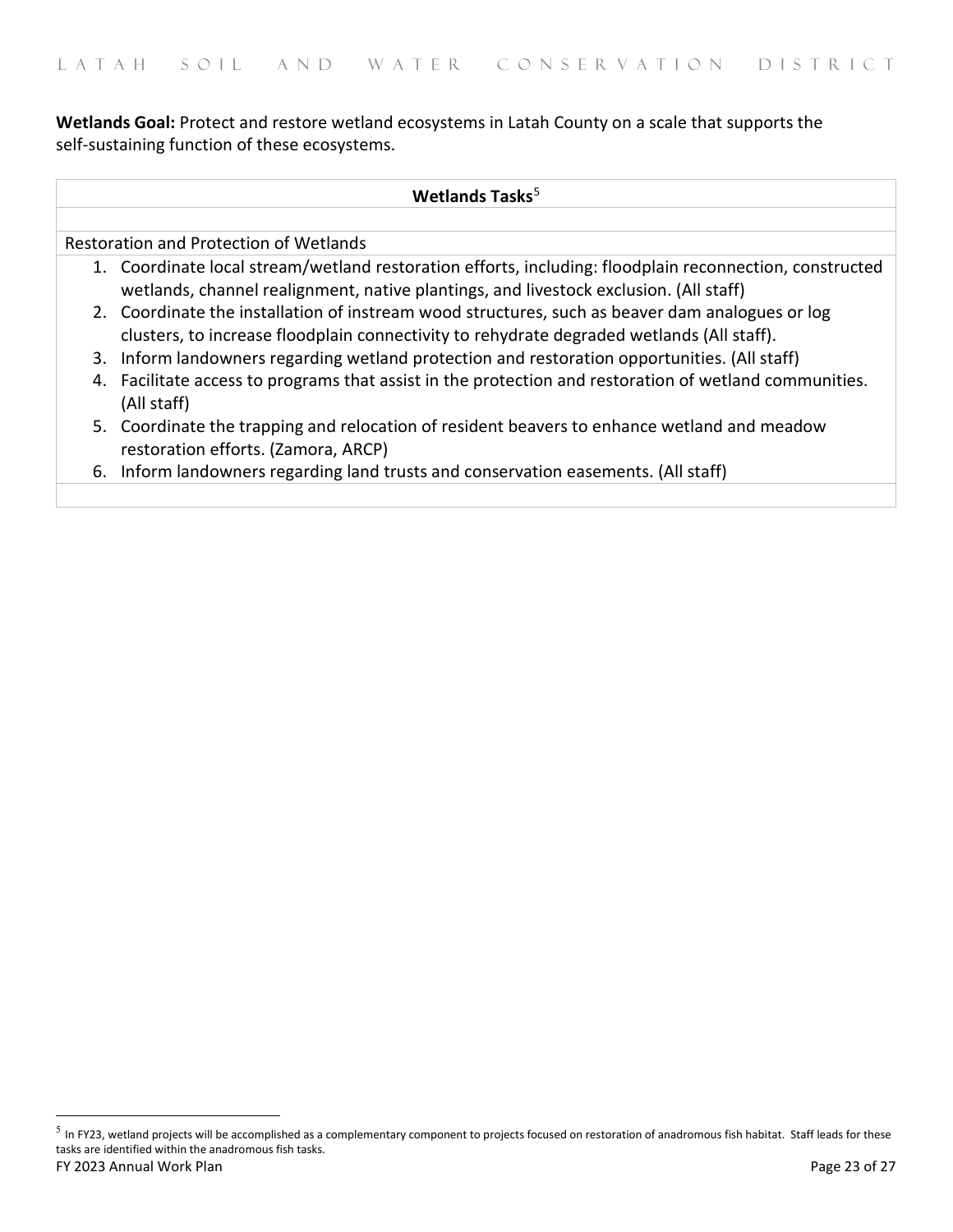# **Wildlife**

**Wildlife Resource Conservation Goal:** Protect, create and/or enhance wildlife habitats and populations to sustainable levels for aesthetics, organic cultural pursuits, and environmental/biological diversity.

The wildlife ROCC is categorized according to two secondary ROCCs: 1) Game Species 2) Non-Game Species

**Game Species Goal:** Protect viable, balanced and sustainable populations of game species for wildlife diversity; aesthetics; and organic cultural pursuits such as hunting, viewing, photography, etc.

#### **Game Species Tasks**

Habitat Loss, Degradation and Land-use Conversions [6](#page-23-0)

- 1. Facilitate the use of programs such as Conservation Reserve Program (CRP), Continuous Conservation Reserve Program (CCRP) and State Acres for Wildlife Enhancement (SAFE) that provide valuable wildlife habitat within agricultural settings. (Erhardt)
- 2. Inform landowners regarding cost-share programs, land trusts, conservation easements, and other options that may be available to protect critical habitat on private lands. (All staff)
- 3. Inform landowners regarding agricultural practices that benefit game species. (All staff)
- 4. Coordinate local riparian restoration efforts, including: streamside plantings, fenced cattle exclosures and off-stream watering developments, control of invasive vegetation, and stream system restoration. (All staff)
- 5. Coordinate local wetland protection and restoration efforts. (All staff)

<span id="page-23-0"></span>FY 2023 Annual Work Plan Page 24 of 27  $^6$  In FY23, riparian habitat and wetland restoration projects will be accomplished as a complementary component to projects focused on restoration of anadromous fish habitat. Staff leads for these tasks are identified within the anadromous fish tasks.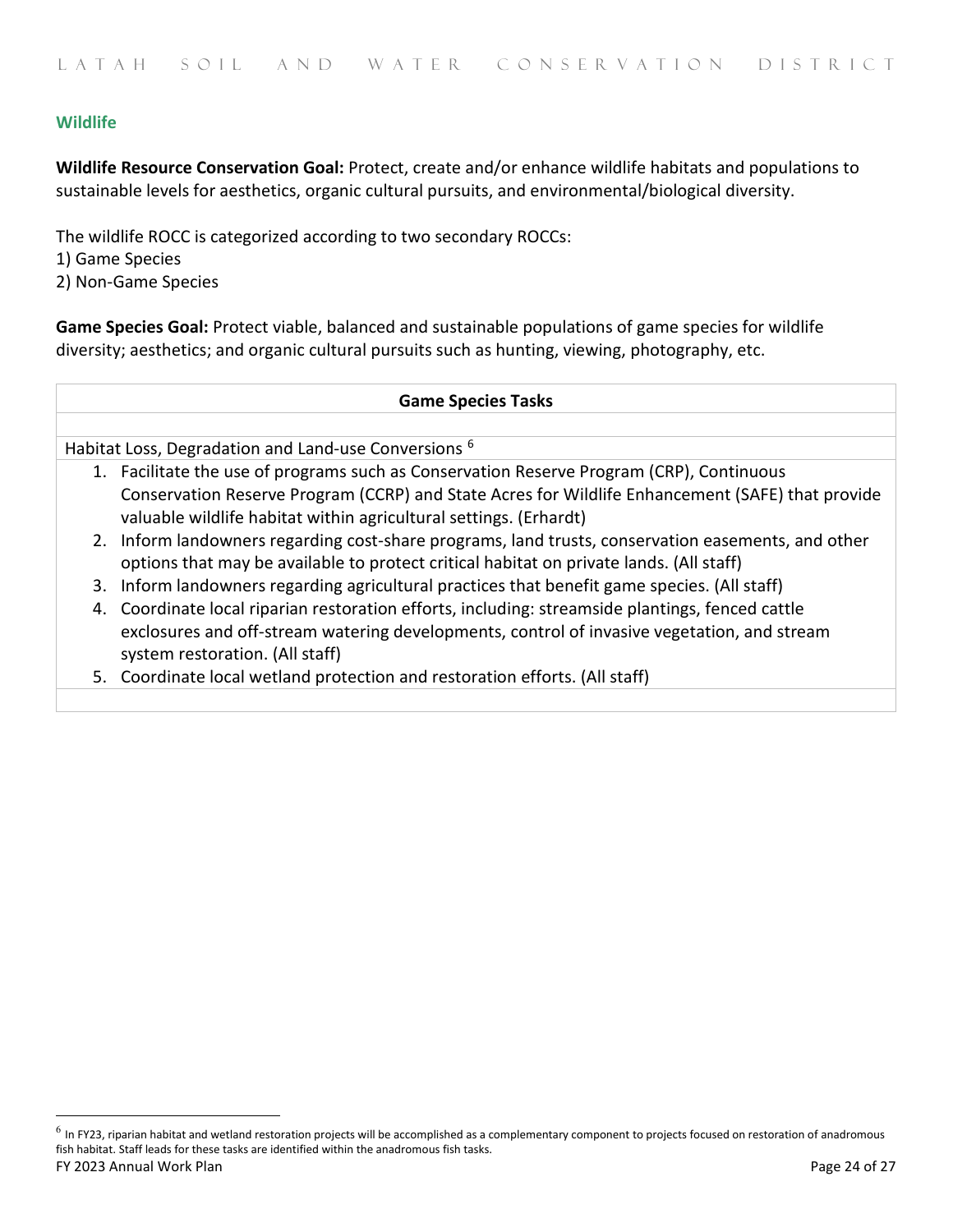**Nongame Species Goal:** Maintain healthy populations of nongame wildlife throughout Latah County to support ecosystem functions, economic, cultural, and aesthetic values.

| <b>Nongame Species Tasks</b>                                    |                                                                                                                                                                                                                                              |  |
|-----------------------------------------------------------------|----------------------------------------------------------------------------------------------------------------------------------------------------------------------------------------------------------------------------------------------|--|
|                                                                 |                                                                                                                                                                                                                                              |  |
| Habitat Loss, Degradation and Land-use Conversions <sup>7</sup> |                                                                                                                                                                                                                                              |  |
|                                                                 | 1. Facilitate the use of programs such as CRP, CCRP and SAFE that provide valuable wildlife habitat<br>within agricultural settings. (Erhardt)                                                                                               |  |
|                                                                 | 2. Inform landowners regarding cost-share programs, land trusts, conservation easements, and other<br>options that may be available to protect critical habitat on private lands. (All staff)                                                |  |
|                                                                 | 3. Inform landowners regarding agricultural practices that benefit nongame species. (All staff)                                                                                                                                              |  |
|                                                                 | 4. Coordinate local riparian and wetland restoration efforts, including: floodplain connectivity,<br>streamside plantings, fenced cattle exclosures and off-stream watering developments, and control of<br>invasive vegetation. (All staff) |  |
|                                                                 | 5. Coordinate local wetland protection and restoration efforts. (All staff)                                                                                                                                                                  |  |

<span id="page-24-0"></span>FY 2023 Annual Work Plan Page 25 of 27  $^7$  In FY23, riparian habitat and wetland restoration projects will be accomplished as a complementary component to projects focused on restoration of anadromous fish habitat. Staff leads for these tasks are identified within the anadromous fish tasks.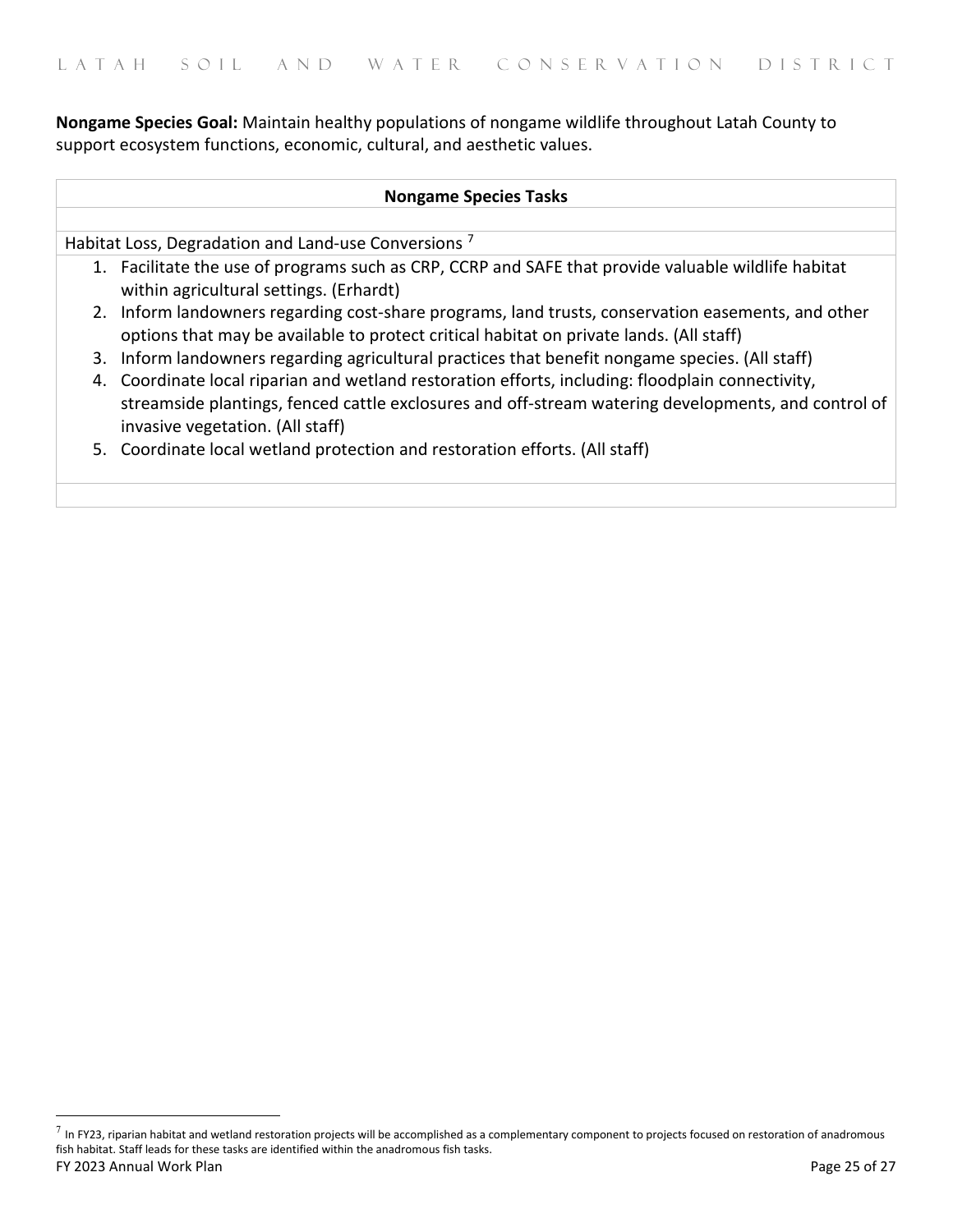# Acronyms and Abbreviations

| <b>AgPlan</b>     | <b>Idaho Agricultural Pollution Abatement Plan</b>      |
|-------------------|---------------------------------------------------------|
| <b>ARCP</b>       | Assistant Resource Conservation Planner - Latah SWCD    |
| <b>BAG</b>        | <b>Basin Advisory Group</b>                             |
| <b>BDA</b>        | <b>Beaver Dam Analog</b>                                |
| <b>BiOp</b>       | <b>Biological Opinion</b>                               |
| <b>BLM</b>        | <b>Bureau of Land Management</b>                        |
| <b>BMP</b>        | <b>Best Management Practices</b>                        |
| <b>BOCC</b>       | <b>Board of County Commissioners</b>                    |
| <b>BPA</b>        | <b>Bonneville Power Administration</b>                  |
| <b>BURP</b>       | Beneficial Use Reconnaissance Project                   |
| <b>CBAG</b>       | Clearwater Basin Advisory Group                         |
| <b>CCRP</b>       | <b>Continuous Conservation Reserve Program</b>          |
| <b>CFR</b>        | Code of Federal Regulations                             |
| <b>CNF</b>        | <b>Clearwater National Forest</b>                       |
| <b>COE</b>        | <b>Corps of Engineers</b>                               |
| Council           | Northwest Power and Conservation Council                |
| <b>CRP</b>        | <b>Conservation Reserve Program</b>                     |
| <b>CSP</b>        | <b>Conservation Security Program</b>                    |
| <b>CWA</b>        | Clean Water Act                                         |
| <b>EPA</b>        | <b>Environmental Protection Agency</b>                  |
| <b>EQIP</b>       | <b>Environmental Quality Incentive Program</b>          |
| <b>ESA</b>        | <b>Endangered Species Act</b>                           |
| <b>FPA</b>        | <b>Forest Practices Act</b>                             |
| <b>FSA</b>        | <b>Farm Services Agency</b>                             |
| <b>FWS</b>        | Fish and Wildlife Service                               |
| <b>FY</b>         | <b>Fiscal Year</b>                                      |
| <b>GIS</b>        | Geographic Information System                           |
| <b>I&amp;E</b>    | <b>Information and Education</b>                        |
| <b>IASCD</b>      | <b>Idaho Association of Soil Conservation Districts</b> |
| <b>IDAPA</b>      | <b>Idaho Administrative Procedures Act</b>              |
| <b>IDEA</b>       | <b>Idaho District Employees Association</b>             |
| <b>IDEQ</b>       | Idaho Department of Environmental Quality               |
| <b>IDFG</b>       | Idaho Department of Fish and Game                       |
| <b>IDL</b>        | Idaho Department of Lands                               |
| <b>IDWR</b>       | Idaho Department of Water Resources                     |
| <b>IOSC</b>       | Idaho Office of Species Conservation                    |
| <b>ISDA</b>       | <b>Idaho State Department of Agriculture</b>            |
| <b>ISWCC</b>      | <b>Idaho Soil and Water Conservation Commission</b>     |
| <b>ITD</b>        | <b>Idaho Transportation Department</b>                  |
| <b>Latah SWCD</b> | Latah Soil and Water Conservation District              |
| <b>NACD</b>       | National Association of Conservation Districts          |
| <b>NLCHD</b>      | North Latah County Highway District                     |
| <b>NMFS</b>       | <b>National Marine Fisheries Service</b>                |

FY 2023 Annual Work Plan **Page 26 of 27**